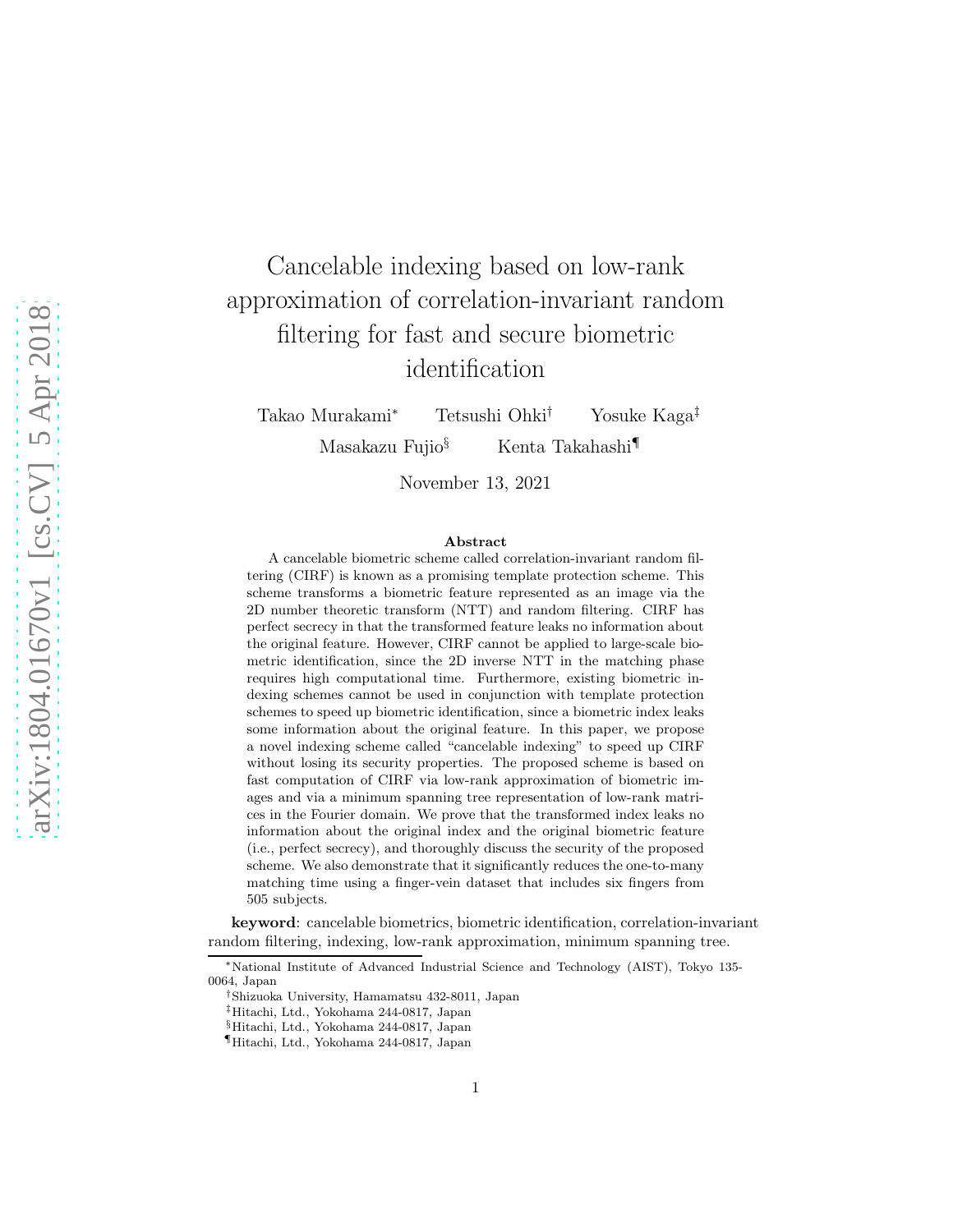### 1 Introduction

Biometric authentication systems, which recognize a person based on physical characteristics (e.g., fingerprint, finger-vein, iris) or behavioral characteristics (e.g., voice, gait), have been used for various applications (e.g., PC login, physical access control, banking). They are also expected to be applied to user authentication over networks (e.g., internet banking, online payment, membership authentication), where a client sends a biometric sample (referred to as a *query sample*) to a server for authentication, and the server compares it with a biometric feature enrolled in a database (referred to as a *template*).

However, the use of biometric authentication over networks raises severe security concerns. Specifically, since biometric features (e.g., fingerprint, fingervein, iris) are unchangeable, they cannot be revoked (unlike passwords or tokens) if they are leaked from the server. A naive way to prevent the leakage of biometric features is to encrypt the features using a conventional encryption scheme such as AES (Advanced Encryption Standard). However, since the encrypted features have to be decrypted to perform pattern matching on the server, a skilled attacker aiming at the timing of decryption can obtain the original features.

Template protection schemes [16], which keep biometric features secret even during the matching phase, have been widely studied to address this issue. They can be divided into two approaches: cancelable biometrics (a.k.a. feature transformation) [34, 38, 40, 39, 46] and biometric cryptosystems [11, 12, 22, 26]. Among them, a cancelable biometric scheme called *correlation-invariant random filtering (CIRF)* [38, 40, 39] is known as a promising template protection scheme. CIRF transforms biometric features via the 2D number theoretic transform (NTT) and random filtering. Then it performs pattern matching without restoring the original features by multiplying the transformed template by the transformed query sample and transforming the result via the 2D inverse NTT (see Section 2.4 for details). CIRF can be applied to any kind of biometric traits whose score (distance or similarity) is measured via cross-correlation between biometric features (e.g., fingerprint [14], face [4], iris [9], finger-vein [25]) without affecting accuracy. In addition, it is proved in [40, 39] that CIRF has *perfect secrecy*. Specifically, according to [5], a cryptosystem has perfect secrecy if any ciphertext  $c \in \mathbb{C}$  (C: ciphertext space) provides no information about the plaintext  $m \in \mathbf{P}$  (**P**: plaintext space); i.e.,  $Pr(m|c) = Pr(m)$  for any  $m \in \mathbf{P}$ and any  $c \in \mathbb{C}$ . Similarly, it is proved in [40, 39] that in CIRF, the transformed template  $T \in \mathbf{T}$  (**T**: space of transformed templates) provides no information about the original template  $X \in \mathbf{X}$  (**X**: space of original templates); i.e.,  $Pr(X|T) = Pr(X)$  for any  $X \in \mathbf{X}$  and any  $T \in \mathbf{T}$ .

However, CIRF cannot be applied to a large-scale biometric identification system because of its high computational time during the matching phase. More specifically, biometric authentication can operate in either of the following two modes: verification and identification [2]. In the verification mode, a user claims an identity (i.e., enters an ID number or presents a smart card) and inputs his/her query sample. Then the system compares the query sample with a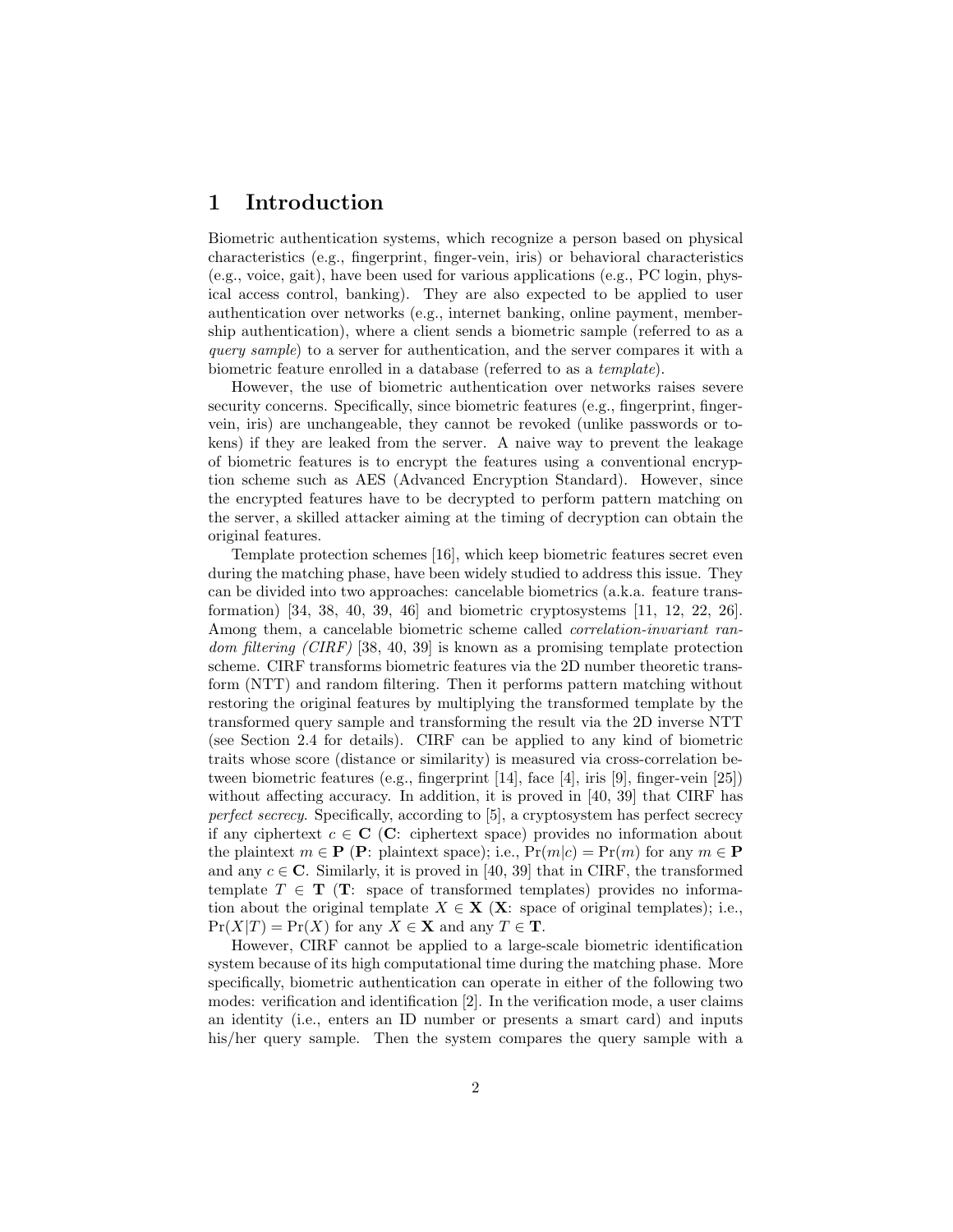template corresponding to the claimed identity (i.e., one-to-one matching). In the identification mode, a user inputs only his/her query sample. Then the system compares the query sample with many templates in the database (i.e., one-to-many matching). Based on the scores, the system identifies the user (e.g., if the system finds a template whose distance falls below a threshold, it identifies the user as the corresponding enrollee; if there is no such template, it rejects the user). Biometric identification offers a more convenient way of authentication, since a user need not enter an ID number or present a smart card. However, the response time can be very long in large-scale biometric identification, since the one-to-many matching time increases in proportion to the number of templates. This problem is particularly severe for CIRF, since the 2D inverse NTT in the matching phase requires a number of 1D inverse NTTs, which involve high computational time. For example, in our experiments in Section 4, it took 0.28 ms to compute a score between two biometric features based on CIRF. This means that it takes about 9 ( $\approx 0.28 \times 10^{-3} \times 32000$ ) seconds to identify a user when the number of templates in the database is 32000.

A biometric indexing (or classification) scheme [21, 23] has been widely studied to speed up biometric identification (see Section 1.1 for details). It computes, for each biometric feature, an *index*, which is a simple representation of the biometric feature (e.g., binary string, vector). In the identification phase, it typically computes an *approximate score (distance or similarity)* for each template using the index. In this paper, we refer to this process as an *approximate matching*. After the approximate matching, it sorts templates in ascending (or descending) order of the approximate distance (or similarity) and computes an "exact" score for a template according to the sorted order (e.g., if the exact distance falls below a threshold, identify the user as the corresponding enrollee; otherwise, continue to the next template). Since the index is a simple representation of the biometric feature, the approximate score is efficiently computed and is highly correlated with an exact score. Therefore, a genuine template can be found in the early stage of exact matching. Consequently, the number of exact score computations can be significantly reduced.

It should be noted, however, that a biometric index leaks some information about the original biometric feature, since it is a simple representation of a biometric feature. Therefore, a biometric index needs to be protected in the same way as a biometric feature when it is used to speed up biometric identification over networks. In the following, we review previous work related to this issue.

### 1.1 Related Work

Biometric indexing schemes have been widely studied in the literature (a survey of them can be found in [21, 23]). They are recently studied for various kinds of biometric traits; e.g., fingerprint [7, 37, 45], iris [10, 30, 33], and finger-vein [18, 32, 42]. However, most existing biometric indexing schemes do not protect a biometric index, and cannot be securely used for biometric identification over networks. Some studies [12, 17, 20, 44, 49] proposed an indexing (or hashing) scheme that transforms or encrypts an index (or hash) and performs a query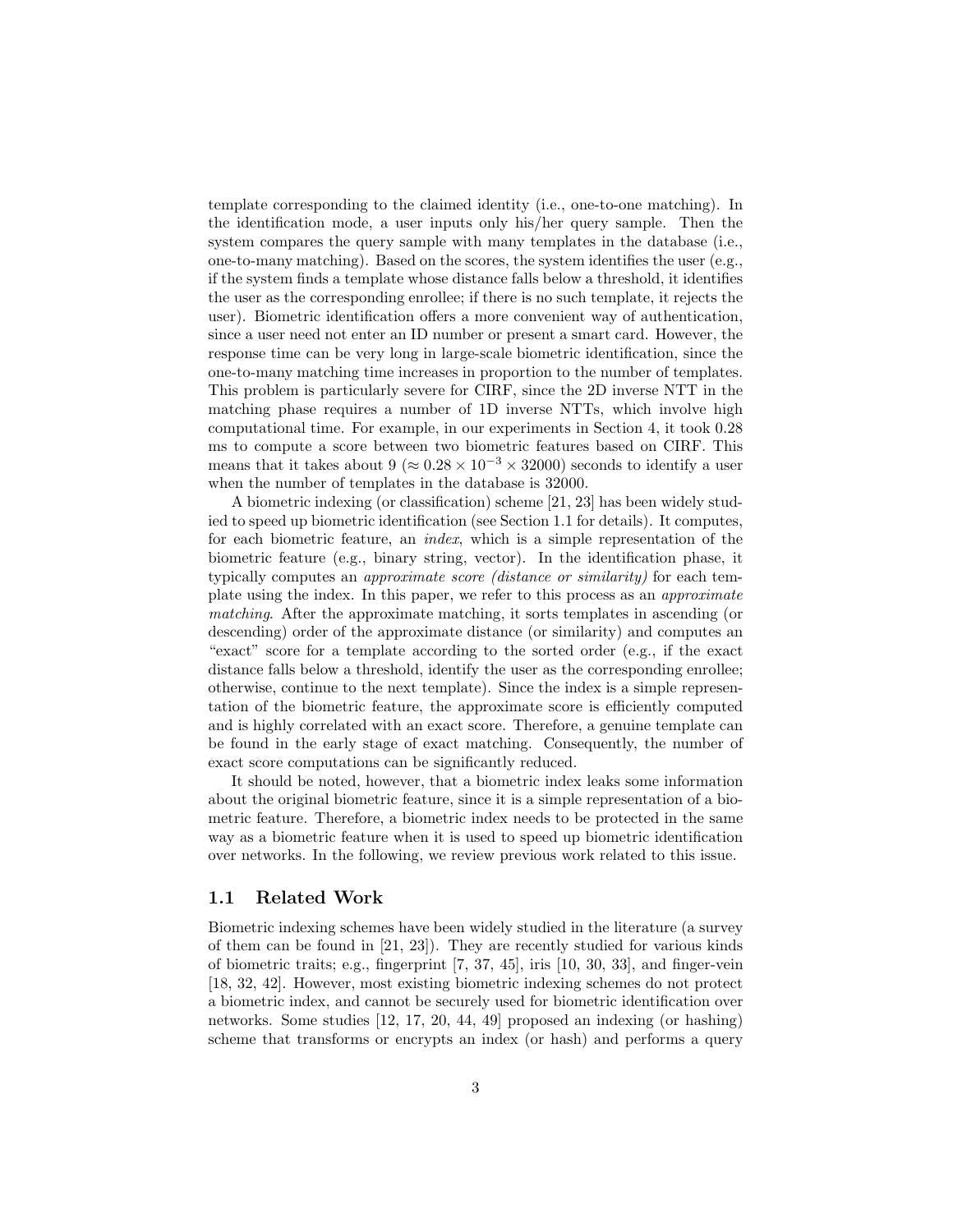search without recovering the original index (or hash). However, these schemes do not guarantee that the transformed index leaks no information about the original index (i.e., perfect secrecy). As a different approach, a filtering technique for biometric identification based on secure multiparty computation was proposed in [3]. In this approach, however, the original templates are stored in the server, and can be leaked by illegal access or by internal fraud.

### 1.2 Our contributions

In this paper, we propose a novel indexing scheme called *cancelable indexing* to speed up CIRF without losing its security properties. The proposed indexing scheme has perfect secrecy in that the transformed index leaks no information about the original biometric feature. To our knowledge, the proposed indexing scheme is the first to have such perfect secrecy. Our contributions are as follows:

- We propose a *cancelable indexing* scheme based on fast computation of CIRF via low-rank approximation of biometric images and via a minimum spanning tree representation of low-rank matrices in the Fourier domain. We prove that the proposed indexing scheme computes a cross-correlation between two approximated biometric images with much less 1D inverse NTTs (Section 3.4, Theorem 1).
- We then prove that the transformed index leaks no information about the original biometric feature and the original index (Section 3.4, Theorem 2). To our knowledge, the proposed indexing scheme is the first to have such perfect secrecy. Based on this property, we thoroughly discuss the security of the proposed scheme.
- We evaluate the proposed scheme using the finger-vein dataset in [47], which includes six fingers from 505 subjects. Our experimental results show that the proposed scheme significantly reduces the one-to-many matching time. For example, the proposed scheme requires only about one second on average when the number of templates is 32000 (whereas it takes about 9 seconds to compute exact scores for all of the templates).

### 2 Preliminaries

In this section, we describe details of cancelable biometrics and CIRF [38, 40, 39]. We first explain an overview of cancelable biometrics in the case of verification and identification in Sections 2.1 and 2.2, respectively. We then describe desirable properties for cancelable biometrics in Section 2.3. We finally explain details of CIRF in Section 2.4.

### 2.1 Cancelable biometrics for verification

Fig. 1 shows an overview of cancelable biometrics in the case of biometric verification. Let  $X, Y, R, T$ , and V be spaces of templates, query samples, pa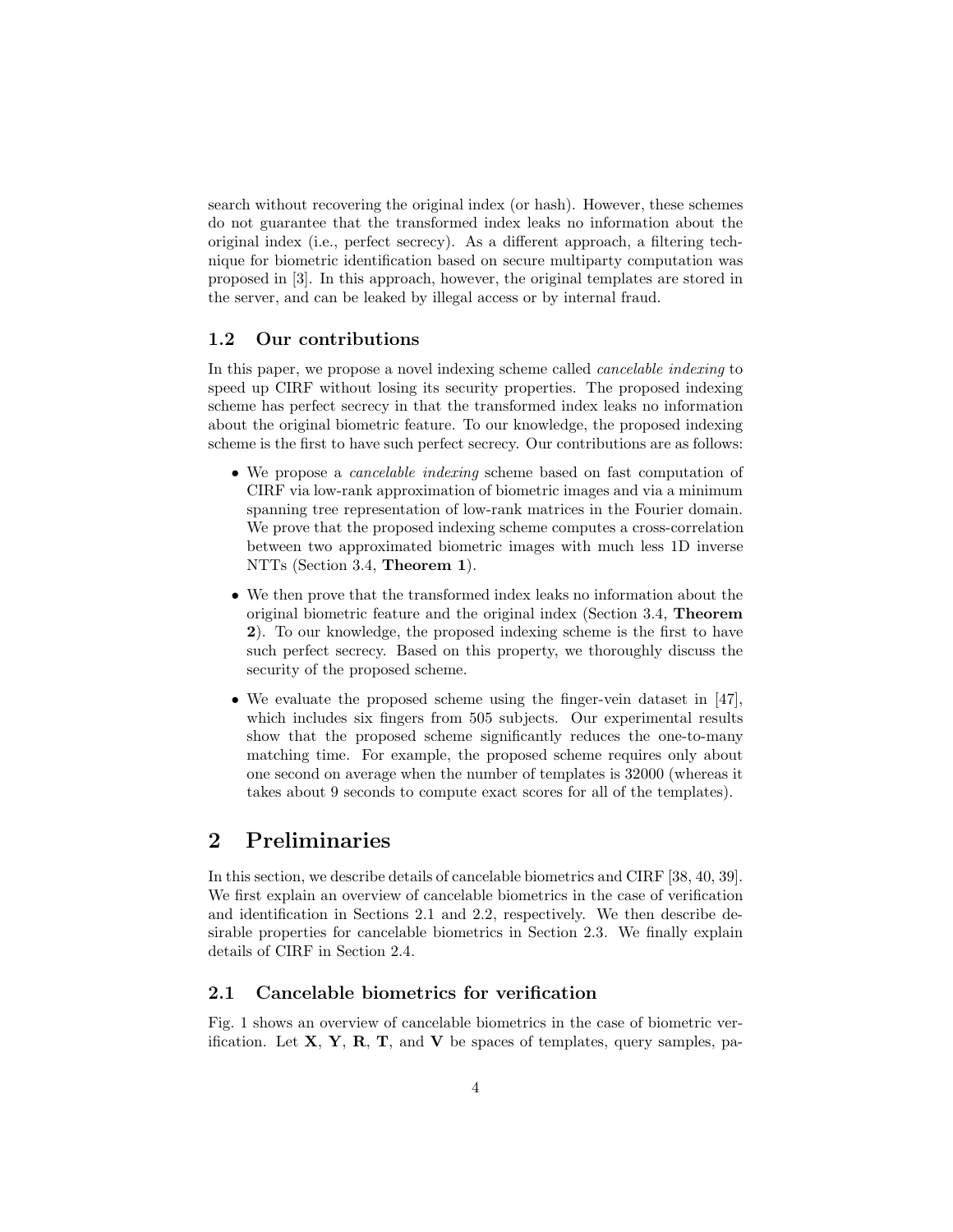rameters, transformed templates, and transformed query samples, respectively. We denote a template, query sample, parameter, transformed template, and transformed query sample by  $X \in \mathbf{X}, Y \in \mathbf{Y}, R \in \mathbf{R}, T \in \mathbf{T}$ , and  $V \in \mathbf{V}$ , respectively. In the enrollment phase, a template  $X$  is transformed via a transformation function  $F_R : \mathbf{X} \to \mathbf{T}$ , which is dependent on a parameter R, and the transformed template  $T = F_R(X)$  is stored in an authentication server. The parameter  $R$  is uniformly randomly generated, and plays a role similar to an encryption key. The parameter R can be stored in a client or a *parameter management server* [41], which is administered separately from the authentication server.

In the authentication phase, a query sample  $Y$  is transformed via a transformation function  $G_R : \mathbf{Y} \to \mathbf{V}$ , which is dependent on the parameter R, and the transformed query sample  $V = G_R(Y)$  is sent to the authentication server. The authentication server compares  $V = G_R(Y)$  with the transformed template  $T (= F_R(X))$ . Let R be the set of real numbers, and  $s: X \times Y \to \mathbb{R}$  be an *exact score function* that takes input a template X and a query sample Y and outputs an exact score (distance or similarity)  $s(X, Y) \in \mathbb{R}$  between X and Y. The authentication server computes an exact score  $s(X, Y)$  by comparing V with T *without restoring* X and Y. If the distance (resp. similarity)  $s(X, Y)$  is smaller (resp. larger) than a pre-determined threshold, the authentication server accepts the user (otherwise, it rejects the user). The transformation function  $F_R$ is designed so that the original biometric feature X cannot be recovered from the transformed template  $F_R(X)$ . Therefore, even if  $F_R(X)$  or R is leaked, they can be revoked by generating a new parameter  $R_{new}$  and replacing  $F_R(X)$  with a new transformed template  $F_{R_{new}}(X)$ . Similarly,  $G_R$  is designed so that Y cannot be recovered from  $G_R(Y)$ .

Note that the original template X can be recovered from  $F_R(X)$  and R, if  $F_R$ is a bijective (one-to-one) function. Even if  $F_R$  is a many-to-one function, it is possible to recover X from  $F_R(X)$  and R, as shown in [28, 31]. Therefore, if both  $F_R(X)$  and R are leaked, X can be recovered from them. It is important to note, however, that if the parameter  $R$  is managed separately from the transformed template  $F_R(X)$  (e.g., R is stored in the client or the parameter management server [41]), the risk of simultaneous leakage of  $F_R(X)$  and R can be significantly reduced. If we store  $R$  in a client that can be accessed by any user (e.g., ATM, POS, kiosk terminal), there might be a high risk that  $R$  is leaked from the client. Thus, a more secure way would be to use a parameter management server [41]. In this model, a parameter management server securely manages R. The parameter management server and the authentication server are administered separately by different administrators or organizations, and they do not collude with each other. Since users cannot access the parameter management server, the risk of the leakage of  $R$  is much smaller (for details of the authentication protocol in this model, see [41]).

Separate and secure management and periodic revocation of  $F_R(X)$  and R play important roles in protecting templates.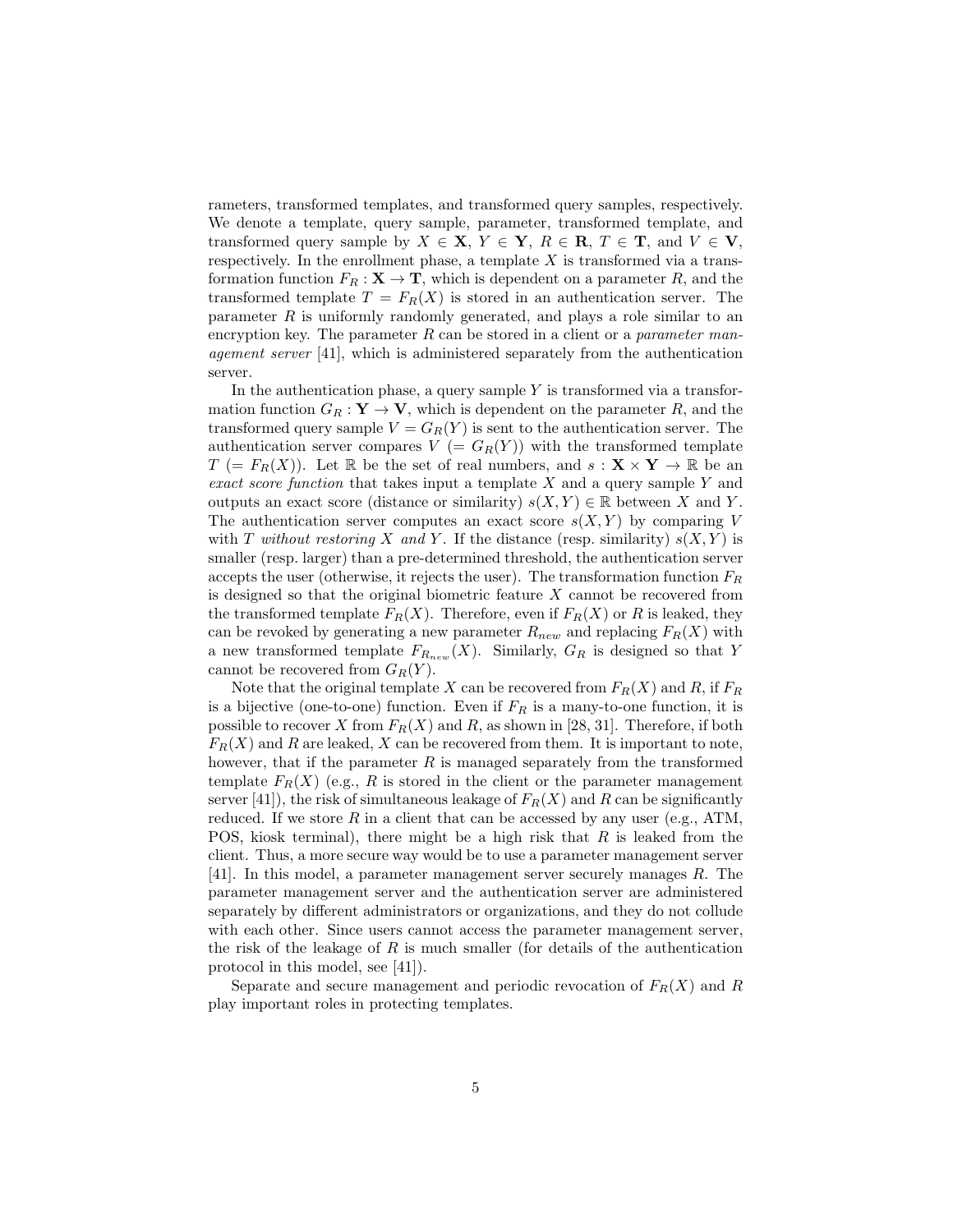

Figure 1: Overview of cancelable biometrics  $(X: \text{ template}, Y: \text{ query sample},$  $R:$  parameter,  $T:$  transformed template,  $V:$  transformed query sample).

### 2.2 Cancelable biometrics for identification

We now explain cancelable biometrics in the case of biometric identification. Let N be the set of natural numbers,  $N \in \mathbb{N}$  be the number of templates,  $X^{(n)} \in \mathbf{X}$  be the *n*-th template, and  $T^{(n)} \in \mathbf{T}$  be the *n*-th transformed template  $(1 \leq n \leq N)$ . Let further  $R^{(n)} \in \mathbf{R}$  be a parameter for the *n*-th template  $X^{(n)}$ . Regarding parameters  $R^{(1)}, \dots, R^{(N)}$ , we consider the following two scenarios: (i)  $R^{(1)}, \cdots, R^{(N)}$  are independently and uniformly generated (i.e., a parameter is different from template to template); (ii) a common parameter  $R^*$  (=  $R^{(1)}$  =  $\cdots = R^{(N)}$ , which is uniformly generated, is used for all templates. We refer to the former scenario as an *individual parameter scenario*, and the latter as a *common parameter scenario*.

In the individual parameter scenario, the *n*-th template  $X^{(n)}$  is transformed using the *n*-th parameter  $R^{(n)}$ :  $T^{(n)} = F_{R^{(n)}}(X^{(n)})$  (1  $\leq n \leq N$ ). If we store all parameters  $R^{(1)}, \dots, R^{(N)}$  in the client, the client transforms a query sample Y using each of  $R^{(1)}, \dots, R^{(N)}$  in the authentication phase. Let  $V^{(n)}$  =  $G_{R(n)}(Y) \in V$  be the *n*-th transformed query sample. The client sends N transformed query samples  $V^{(1)}, \cdots, V^{(N)}$  to the authentication server. Then the authentication server computes a score between  $V^{(n)} = G_{R^{(n)}}(Y)$  and  $T^{(n)}$  $(= F_{R^{(n)}}(X^{(n)}))$   $(1 \le n \le N)$ . In this case, the communication cost between the client and the authentication server is proportional to  $N$ . Similarly, if we store  $R^{(1)}, \cdots, R^{(N)}$  in the parameter management server [41], the communication cost between the parameter management server and the authentication server is proportional to N.

The common parameter scenario is much more efficient in terms of the communication cost. In this case, the *n*-th template  $X^{(n)}$  is transformed using a common parameter  $R^*$ :  $T^{(n)} = F_{R^*}(X^{(n)})$   $(1 \le n \le N)$ . At the authentication phase, we only have to transform a query sample Y using  $R^*$  and send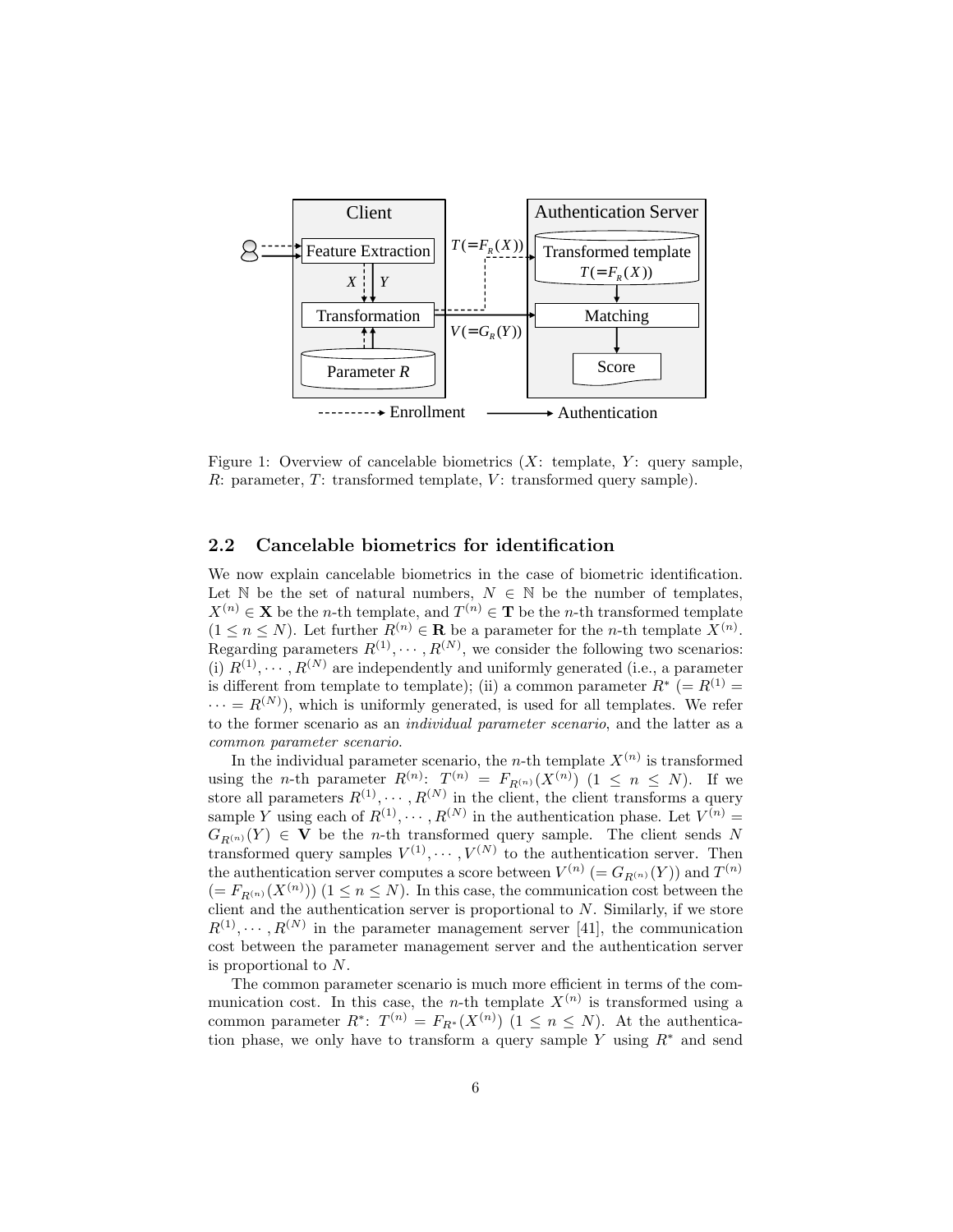the transformed query sample  $V^* = G_{R^*}(Y) \in V$  to the authentication server. Then the authentication server computes a score between  $V^*$  (=  $G_{R^*}(Y)$ ) and  $T^{(n)}$  (=  $F_{R^*}(X^{(n)})$ ). In this case, the communication cost does not depend on N. However, since we use the same parameter  $R^*$  for all templates in this case, we need to thoroughly discuss its security. In this paper, we propose a cancelable indexing scheme for both the individual parameter scenario and the common parameter scenario, and thoroughly discuss the communication cost and the security in both cases in Section 3.4.

#### 2.3 Desirable properties for cancelable biometrics

An ideal cancelable biometric system should have the following properties [15, 16]:

- (i) Security (irreversibility): It should be impossible or computationally hard to recover the original biometric feature from the transformed feature.
- (ii) Diversity (unlinkability): The transformed feature should not allow cross-matching across databases.
- (iii) Revocability: It should be straightforward to revoke a compromised template and reissue a new one based on the same biometric data.
- (iv) Accuracy: FAR (False Acceptance Rate) and FRR (False Rejection Rate) should not be degraded by transforming biometric features.

In biometric identification, an ideal cancelable biometric system should also have the following property:

 $(v)$  **Response time:** The one-to-many matching time should be small (e.g., one second).

Regarding the security (irreversibility) in biometric identification, we consider attackers of the following three types:

- Attacker A who obtains one transformed template, which corresponds to the *n*-th template  $X^{(n)}$ .
- $\bullet$  Attacker B who obtains N transformed templates, which corresponds to the templates  $X^{(1)}, \cdots, X^{(N)}$ .
- Attacker C who obtains all transformed features, which corresponds to the templates  $X^{(1)}, \dots, X^{(N)}$  and the query sample Y.

Typically, Attackers A and B are outsiders who obtain the transformed template(s) leaked from the authentication server (i.e., external attackers), whereas Attacker C is a malicious server (i.e., internal attacker). For the cancelable indexing scheme proposed in Section 3, we assume that these attackers obtain transformed indexes in addition to transformed features.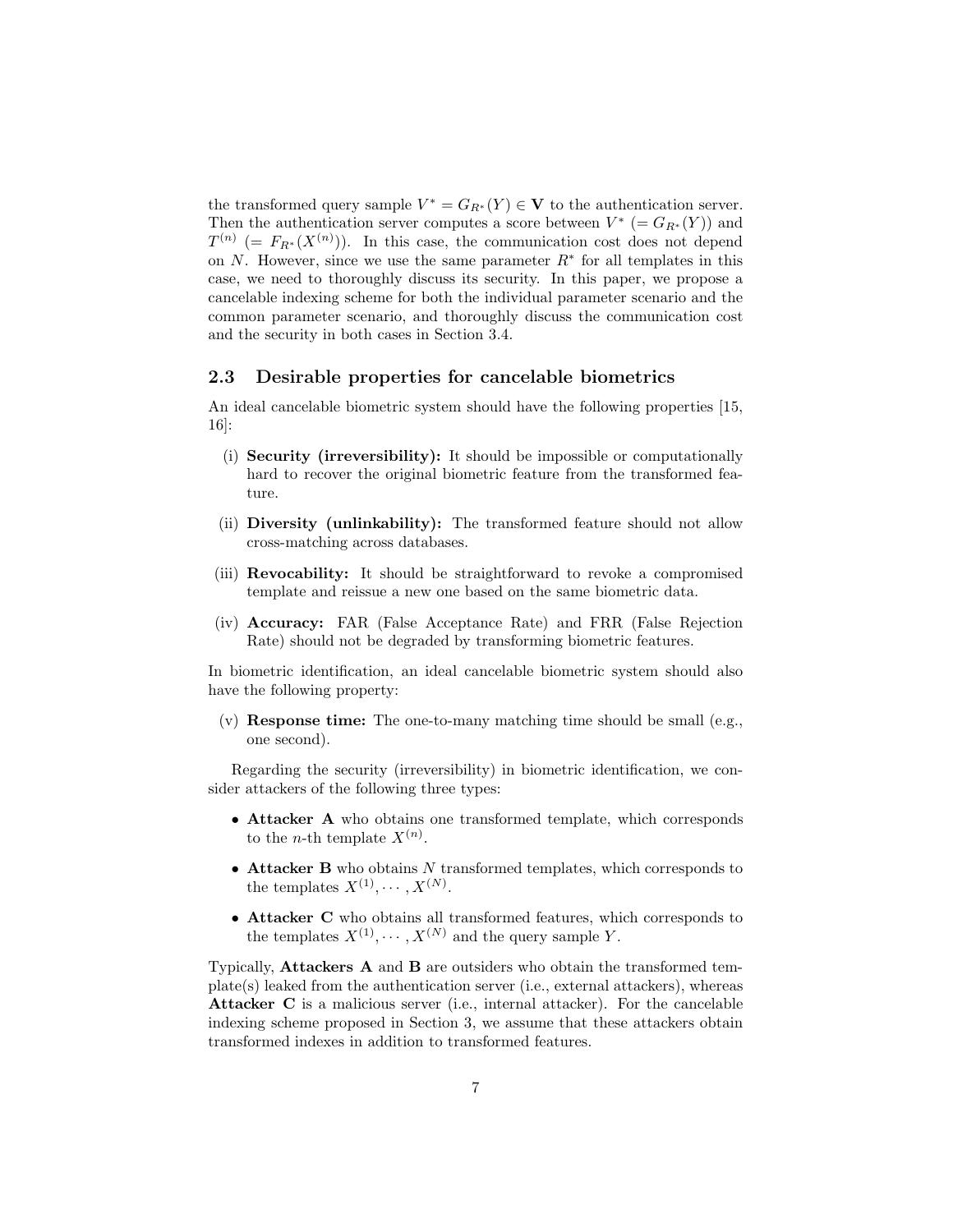

Figure 2: Template X, query sample Y, and parameter  $R$  in CIRF.

#### 2.4 Correlation-invariant Random Filtering (CIRF)

We describe an algorithm for CIRF [38, 40, 39] in biometric verification (we can extend it to biometric identification, as described in Section 2.2).

We assume that a biometric feature is represented as an image with  $h$ (height)  $\times w$  (width) pixels (as shown in Fig. 2), and each pixel value is a nonnegative integer less than  $p$  ( $p$  is a sufficiently large prime, which is described later in detail). Let  $\mathbb{Z}_p$  be the set of nonnegative integers less than p; i.e.,  $\mathbb{Z}_p = \{0, 1, \cdots, p-1\}$ . Then, a template and a query sample can be expressed as  $X \in \mathbb{Z}_p^{h \times w}$  and  $Y \in \mathbb{Z}_p^{h \times w}$ , respectively; i.e.,  $\mathbf{X} = \mathbf{Y} = \mathbb{Z}_p^{h \times w}$ . Let  $X[i, j]$  and  $Y[i, j]$   $(0 \leq i < h, 0 \leq j < w)$  be the  $(i, j)$ -th pixel of X and Y, respectively. We assume that an exact score  $s(X, Y) \in \mathbb{R}$  between X and Y is computed using cyclic cross-correlation  $X \star Y$ :

$$
(X * Y)[\Delta i, \Delta j] = \sum_{i=0}^{h-1} \sum_{j=0}^{w-1} X[i, j] Y[i + \Delta i \mod h, j + \Delta j \mod w]
$$
  

$$
(-\Delta i_{max} \leq \Delta i \leq \Delta i_{max}, -\Delta j_{max} \leq \Delta j \leq \Delta j_{max}),
$$
 (1)

where  $\Delta i_{max}$  (< h) and  $\Delta j_{max}$  (< w) are maximum allowable shift lengths between X and Y.  $X \star Y$  can also be expressed as cyclic convolution  $X \star Y$ , where  $\overline{Y}$  denotes a flipped image of  $Y: \overline{Y}[i, j] = Y[h - i - 1, w - j - 1]$ . Since linear cross-correlation can be computed using cyclic cross-correlation with the help of zero-padding, this assumption is valid for any kind of biometric traits whose score  $s(X, Y)$  is measured via linear cross-correlation [4, 9, 14, 25]. Examples of such scores include the minimum of the Hamming distances of overlapped binary images over all values of  $\Delta i$  and  $\Delta j$  (see A for details).

CIRF transforms a template  $X$  via the 2D number theoretic transform (NTT)  $\mathcal{F}: \mathbb{Z}_p^{h \times w} \to \mathbb{Z}_p^{h \times w}$ , a kind of 2D discrete Fourier transform (DFT) over the Galois field  $\mathbb{Z}_p$ :

$$
\mathcal{F}(X)[u, v] = \sum_{i=0}^{h-1} \sum_{j=0}^{w-1} \alpha^{ui} \beta^{vj} X[i, j] \text{ mod } p.
$$
 (2)

 $\alpha, \beta \in \mathbb{Z}_p$  are elements of the Galois field  $\mathbb{Z}_p$  whose orders are h and w, respectively. p is a prime that satisfies

$$
h \mid p-1 \quad \text{and} \quad w \mid p-1 \tag{3}
$$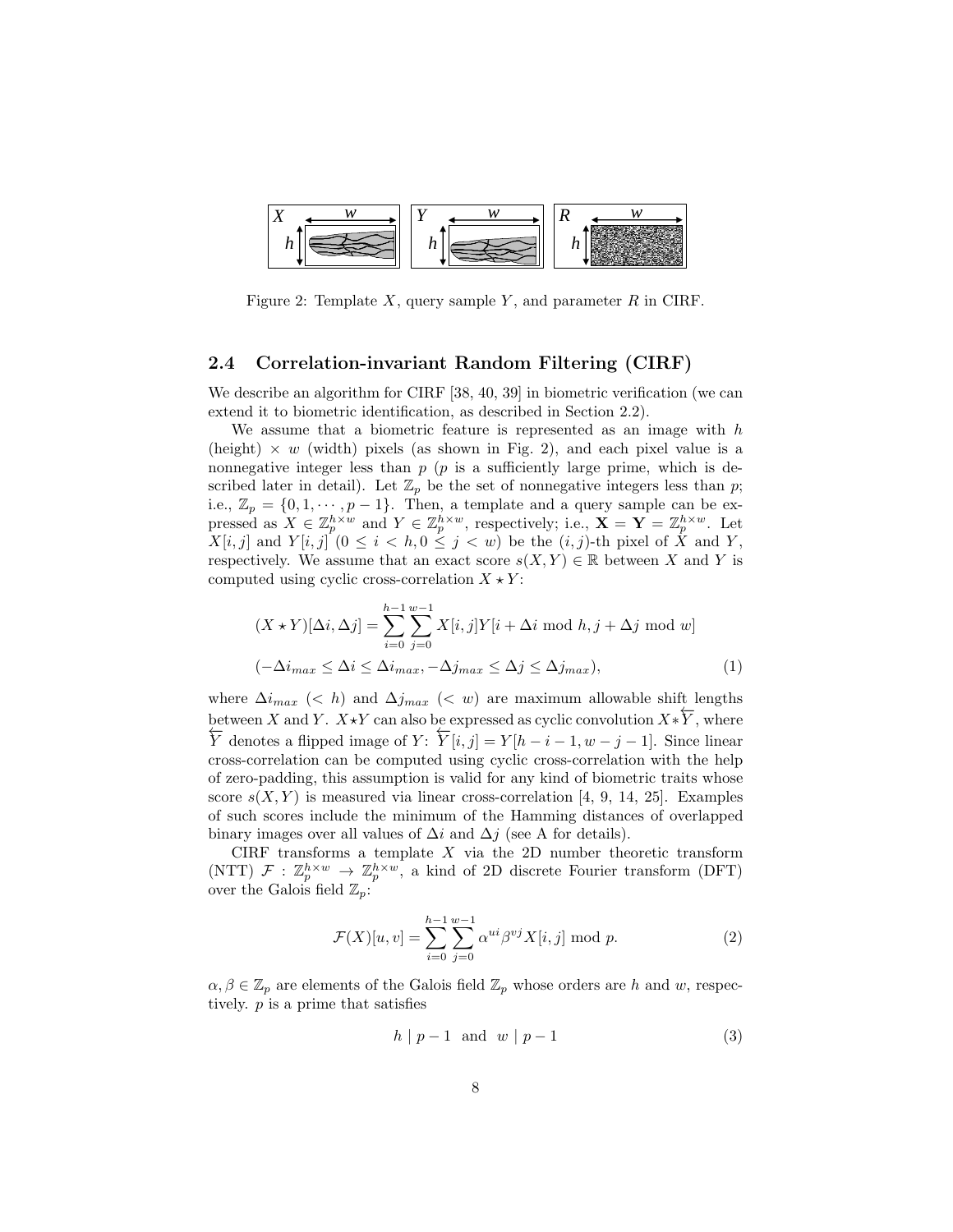(i.e., h and w divide  $p-1$ ), and is larger than the maximum of the cyclic crosscorrelation between two biometric features [40]. Hereinafter, we assume that all numerical operations are performed over  $\mathbb{Z}_p$ , and omit the notation "mod p".

After computing  $\mathcal{F}(X)$ , CIRF computes  $\mathcal{F}(X) \circ R$ , where  $\circ$  denotes a pixelwise multiplication (i.e., Hadamard product) and  $R$  is a parameter (random filter) uniformly randomly generated from  $(\mathbb{Z}_p^*)^{h \times w}$   $(\mathbb{Z}_p^* = \mathbb{Z}_p \setminus \{0\})$ . In other words, the space of parameters is  $\mathbf{R} = (\mathbb{Z}_p^*)^{h \times w}$ . As for the query sample Y, CIRF computes  $\mathcal{F}(\overline{Y}) \circ R^{-1}$ , where  $R^{-1}$  denotes a pixel-wise inverse of R. ←− Thus, the transformed template  $T$  and the transformed query sample  $V$  are  $T = F_R(X) = \mathcal{F}(X) \circ R$  and  $V = G_R(Y) = \mathcal{F}(Y) \circ R^{-1}$ , respectively, and  $\mathbf{T}=\mathbf{V}=\mathbb{Z}_p^{h\times w}.$ 

In the matching phase, CIRF computes  $\mathcal{F}^{-1}(T \circ V)$   $(\mathcal{F}^{-1})$  is the 2D inverse NTT), which can be written as follows:

$$
\mathcal{F}^{-1}(T \circ V) = \mathcal{F}^{-1}((\mathcal{F}(X) \circ R) \circ (\mathcal{F}(\overleftarrow{Y}) \circ R^{-1}))
$$
\n(4)

$$
= \mathcal{F}^{-1}(\mathcal{F}(X) \circ \mathcal{F}(\overleftarrow{Y})) = X * \overleftarrow{Y} = X * Y \tag{5}
$$

In other words, CIRF computes cross-correlation  $X \star Y$  without restoring the original biometric features  $X$  and  $Y$ . Therefore, CIRF can be applied to any kind of biometric traits whose score is measured via  $X \star Y$  without affecting accuracy.

It is proved that the transformed template  $T$  leaks no information about the original template X:  $Pr(X|T) = Pr(X)$  for any  $X \in \mathbb{Z}_p^{h \times w}$  and any  $T \in$  $\mathbb{Z}_p^{h \times w}$  (i.e., perfect secrecy) [40, 39]. Similarly, V leaks no information about Y:  $Pr(Y|V) = Pr(Y)$  for any  $Y \in \mathbb{Z}_p^{h \times w}$  and any  $V \in \mathbb{Z}_p^{h \times w}$ . If the transformed template  $T$  or the parameter  $R$  is leaked, they can be revoked by generating a new parameter  $R_{new}$  and issuing a new transformed template  $T_{new}$  as follows:  $T_{new} = T \circ (R_{new} \circ R^{-1})$  [40].

In addition, it is proved that two transformed templates  $T_1 = F_{R_1}(X)$  and  $T_2 = F_{R_2}(X)$  generated from the same biometric feature X are independent:  $Pr(T_1|T_2) = Pr(T_1)$  if  $R_1$  and  $R_2$  are independently and uniformly generated [40]. Therefore, the attacker cannot perform cross-matching across databases.

In summary, CIRF is a promising scheme with regard to the properties (i), (ii), (iii), and (iv) in Section 2.3.

# 3 Cancelable indexing based on Low-rank Approximation of CIRF

A major shortcoming of CIRF is that it cannot be applied to a large-scale biometric identification because of high computational cost in the matching phase (i.e., it does not have the property  $(v)$  in Section 2.3). In particular, the 2D inverse NTT of  $T \circ V$  requires high computational cost (we confirmed that the time to compute the 2D inverse NTT accounts for most of the matching time). The 2D inverse NTT of  $T \circ V$  requires  $h + w$  separate 1D inverse NTTs, even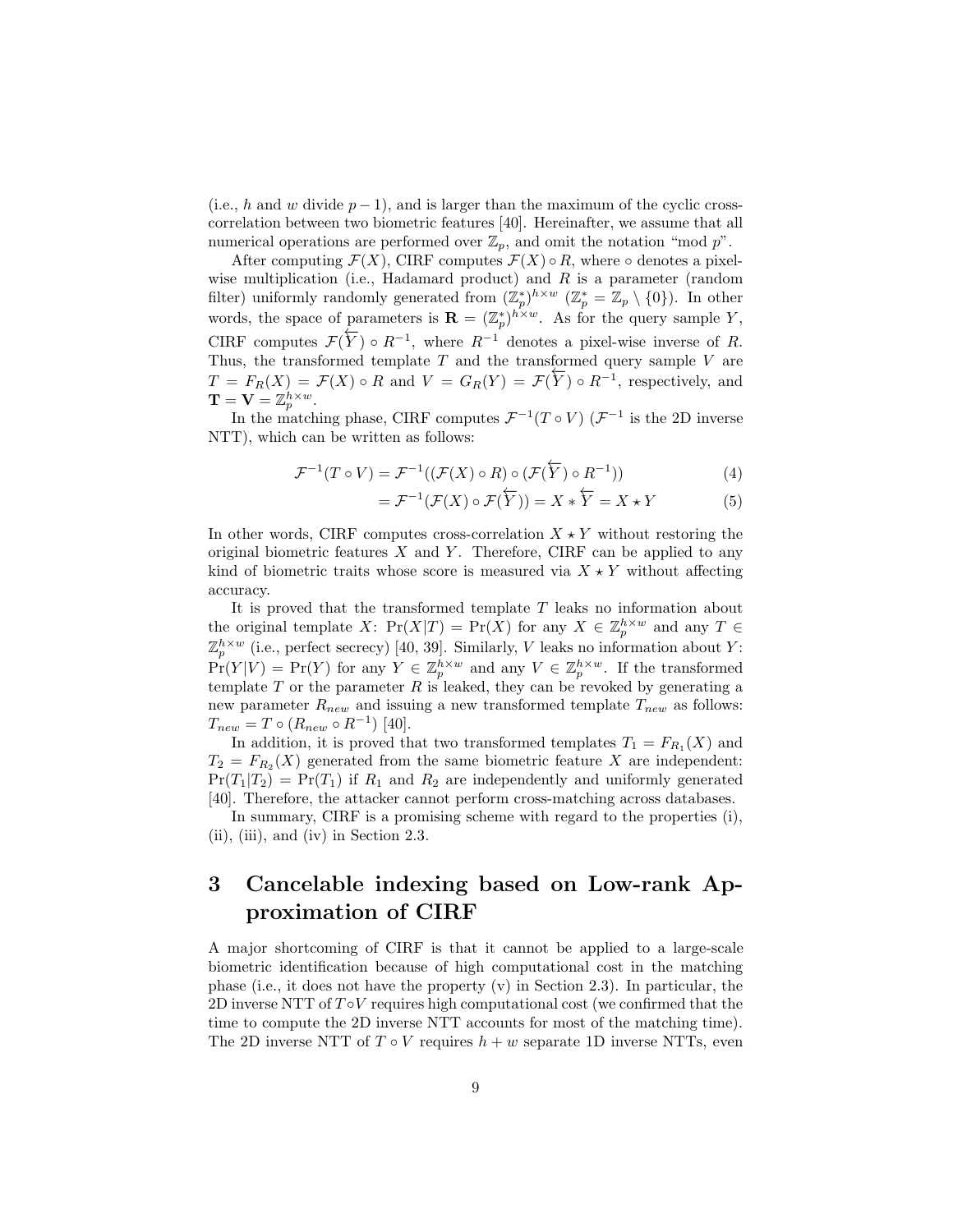

Figure 3: Approximated biometric images  $\hat{X}^{(n)}$  and  $\hat{Y}$  and the cross-correlation  $\hat{X}^{(n)} \star \hat{Y}$ .  $\hat{X}^{(n)} \star \hat{Y}$  can be computed via a small number of 1D inverse NTTs.

with the aid of the row-column algorithm. Therefore, we propose a cancelable indexing scheme that significantly reduces the number of the 1D inverse NTTs.

We first explain an overview of the proposed indexing scheme in Section 3.1. We then describe an algorithm for the proposed indexing scheme in Sections 3.2 and 3.3. We finally explain its theoretical properties in Section 3.4.

#### 3.1 Overview

We begin by briefly explaining an overview of the proposed indexing scheme. Let  $N \in \mathbb{N}$  be the number of transformed template stored in an authentication server,  $X^{(n)} \in \mathbb{Z}_p^{h \times w}$   $(1 \leq n \leq N)$  be the *n*-th template, and  $Y \in \mathbb{Z}_p^{h \times w}$  be a query sample.

The proposed indexing scheme is based on our findings that the number of the 1D inverse NTTs in CIRF can be significantly reduced by approximating biometric images by *low-rank matrices*. Specifically, the proposed scheme approximates  $X^{(n)}$  and Y by low-rank matrices  $\hat{X}^{(n)}$  and  $\hat{Y}$ , respectively, and factorizes each of them into small matrices using matrix factorization [8, 35, 50]. Then it uses small matrices computed from  $\hat{X}^{(n)}$  and  $\hat{Y}$  as indexes of  $\hat{X}^{(n)}$  and  $\hat{Y}$ , respectively. The proposed scheme performs pattern matching for the indexes in an analogous way to CIRF. More specifically, it transforms the indexes via the 1D NTT and random filtering, and computes the cross-correlation  $\hat{X}^{(n)} \star \hat{Y}$ from the transformed indexes (without restoring the original indexes) via a small number of 1D inverse NTTs. Fig. 3 shows  $\hat{X}^{(n)}$ ,  $\hat{Y}$ , and  $\hat{X}^{(n)} \star \hat{Y}$   $(\hat{X}^{(n)}_{\alpha}, \hat{X}^{(n)}_{\beta},$  $\hat{Y}_{\alpha}$ , and  $\hat{Y}_{\beta}$  are small matrices, which are described in detail in Section 3.2).

It should be noted that since  $\hat{X}^{(n)}$  and  $\hat{Y}$  approximate  $X^{(n)}$  and Y, respectively,  $\hat{X}^{(n)} \star \hat{Y}$  also approximates  $X^{(n)} \star Y$ . Let  $\hat{s} : \mathbf{X} \times \mathbf{Y} \to \mathbb{R}$  be an *approximate score function* that takes input  $X^{(n)}$  and Y and outputs an approximate score (distance or similarity)  $\hat{s}(X^{(n)}, Y) \in \mathbb{R}$  between  $X^{(n)}$  and Y. The proposed scheme computes an approximate score  $\hat{s}(X^{(n)}, Y)$  using  $\hat{X}^{(n)} \star \hat{Y}$ , and sorts N transformed templates in ascending (or descending) order of the approximate distance (or similarity)  $\hat{s}(X^{(n)}, Y)$ . Then it computes an exact score  $s(X^{(n)}, Y)$  according to the sorted order. Since  $\hat{s}(X^{(n)}, Y)$  is highly correlated with  $s(X^{(n)}, Y)$ , a genuine template can be found in the early stage of exact matching.

The proposed indexing scheme can be applied to any kind of biometric traits whose score is measured via cross-correlation. In this paper, we use CIRF to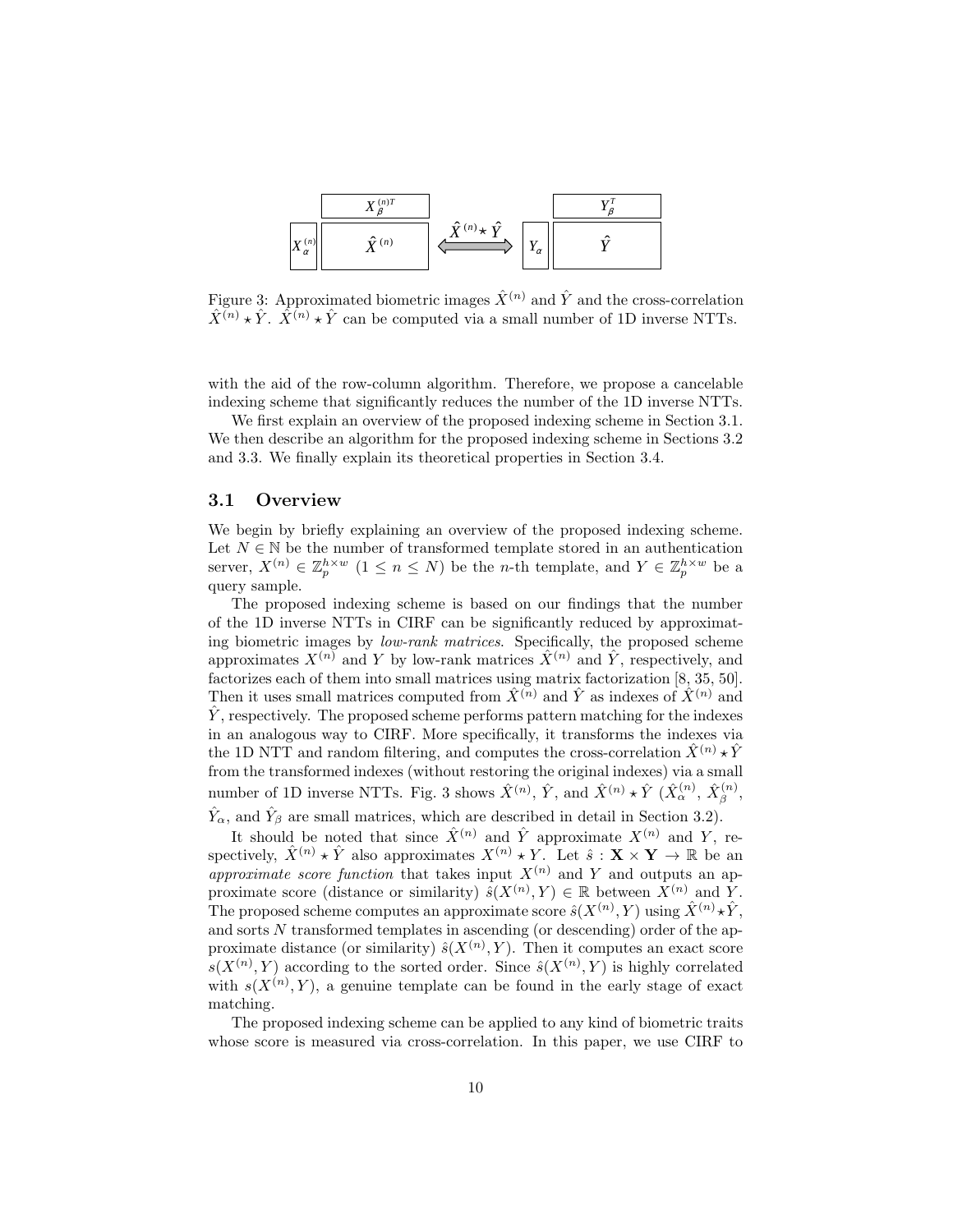

Figure 4: Illustration of  $X_{idx}^{(n)}$  (index of  $X^{(n)}$ ),  $Y_{idx}$  (index of Y),  $R_{idx}^{(n)}$  (parameter for  $X_{idx}^{(n)}$ , and  $R'_{idx}$  (additional parameter for  $X_{idx}^{(1)}$ ).

compute an exact score, since it is promising with regard to the properties (i),  $(ii), (iii), and (iv).$ 

### 3.2 Algorithm

We now describe details of the proposed indexing scheme. We regard the  $n$ -th template  $X^{(n)}$  and the query sample Y as *rank-k matrices* with very small k  $(k \ll \min\{h, w\})$ ; in our experiments,  $k = 1$  or 2), and approximate them as follows:

$$
\hat{X}^{(n)} = X_{\alpha}^{(n)} X_{\beta}^{(n)T} = \sum_{i=1}^{k} x_{\alpha i}^{(n)} x_{\beta i}^{(n)T}
$$
(6)

$$
\hat{Y} = Y_{\alpha} Y_{\beta}^{T} = \sum_{i=1}^{k} y_{\alpha i} y_{\beta i}^{T}
$$
\n(7)

where  $\hat{X}^{(n)} \in \mathbb{Z}_p^{h \times w}$ ,  $\hat{Y} \in \mathbb{Z}_p^{h \times w}$ ,  $X_\alpha^{(n)}$ ,  $Y_\alpha \in \mathbb{Z}_p^{h \times k}$ ,  $X_\beta^{(n)}$ ,  $Y_\beta \in \mathbb{Z}_p^{w \times k}$ ,  $x_{\alpha i}^{(n)}$ ,  $y_{\alpha i} \in$  $\mathbb{Z}_p^h$ , and  $x_{\beta i}^{(n)}, y_{\beta i} \in \mathbb{Z}_p^w$ .

We define  $X_{idx}^{(n)}$   $(1 \le n \le N)$  and  $Y_{idx}$  as follows:

$$
X_{idx}^{(n)} = \{X_{\alpha}^{(n)}, X_{\beta}^{(n)}\} = \{x_{\alpha i}^{(n)}, x_{\beta i}^{(n)} | 1 \le i \le k\}
$$
\n(8)

$$
Y_{idx} = \{Y_{\alpha}, Y_{\beta}\} = \{y_{\alpha i}^{(n)}, y_{\beta i}^{(n)} | 1 \le i \le k\},\tag{9}
$$

and use them as an *index* of  $X^{(n)}$  and Y, respectively. To compute  $X_{idx}^{(n)}$  and  $Y_{idx}$ from  $X^{(n)}$  and Y, we use a matrix factorization method such as NMF (Nonnegative Matrix Factorization) [8] and BMF (Boolean Matrix Factorization) [35, 50].

We use

$$
R_{idx}^{(n)} = \{ R_{\alpha}^{(n)}, R_{\beta}^{(n)} \} = \{ r_{\alpha i}^{(n)}, r_{\beta i}^{(n)} | 1 \le i \le k \}
$$
(10)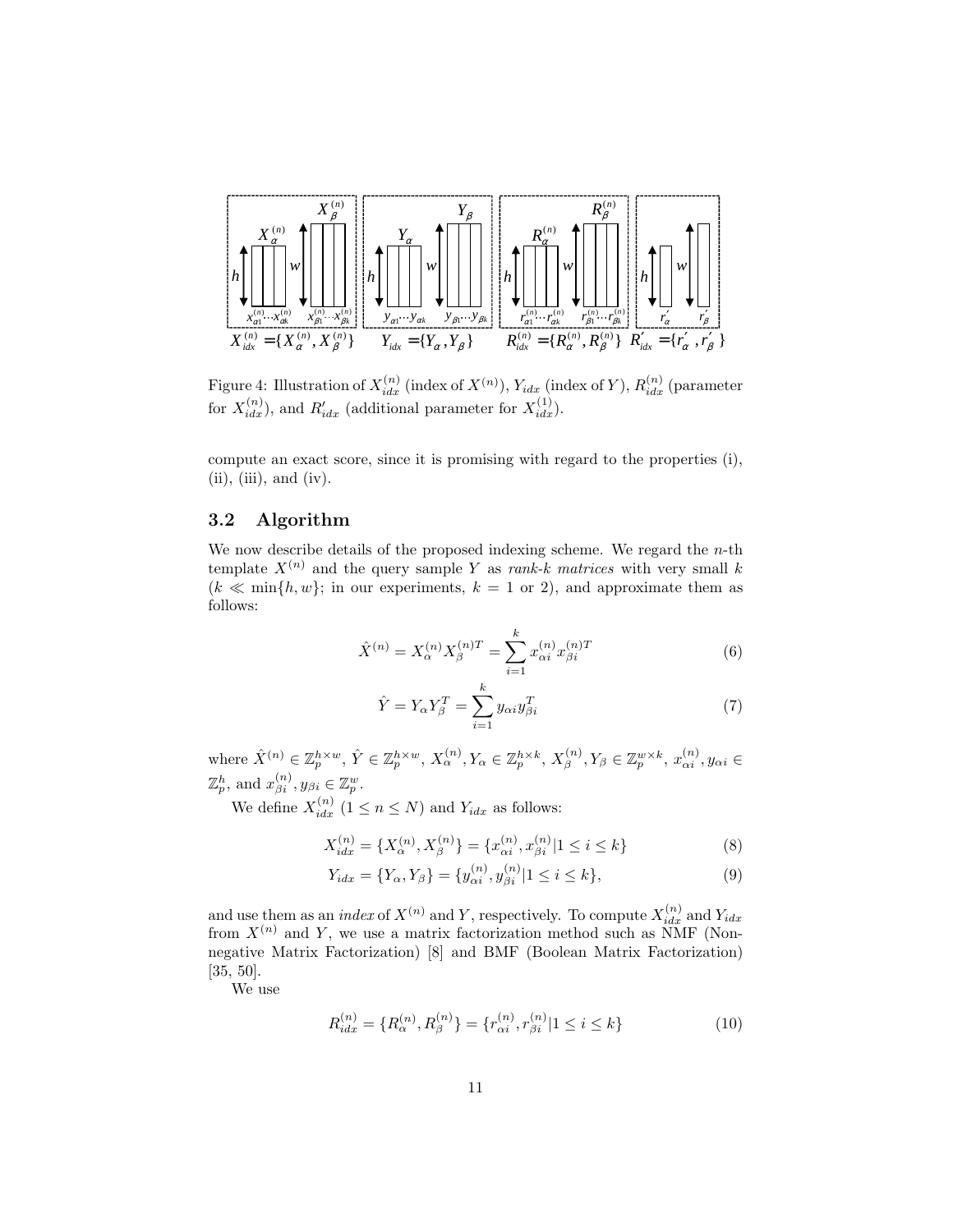$(R_{\alpha}^{(n)} \in (\mathbb{Z}_p^*)^{h \times k}, R_{\beta}^{(n)} \in (\mathbb{Z}_p^*)^{w \times k}, r_{\alpha i}^{(n)} \in (\mathbb{Z}_p^*)^h, r_{\beta i}^{(n)} \in (\mathbb{Z}_p^*)^w; r_{\alpha i}^{(n)} \text{ and } r_{\beta i}^{(n)} \text{ are}$ random vectors) as a parameter (random filter) for the index  $X_{idx}^{(n)}$  ( $1 \le n \le N$ ). For the first index  $X_{idx}^{(1)}$ , we also use

$$
R'_{idx} = \{r'_{\alpha}, r'_{\beta}\}\tag{11}
$$

 $(r'_{\alpha} \in (\mathbb{Z}_p^*)^h, r'_{\beta} \in (\mathbb{Z}_p^*)^w$ ; they are random vectors) as an additional parameter.  $R'_{idx}$  is required (in addition to  $R_{idx}^{(n)}$ ) to compute the cyclic convolution  $\hat{X}^{(n)} \star \hat{Y}$ , as explained later in detail.  $R_{idx}^{(n)}$  ( $1 \le n \le N$ ) and  $R'_{idx}$  are stored in a client or a parameter management server [41]. Fig. 4 shows  $X_{idx}^{(n)}$ ,  $Y_{idx}$ ,  $R_{idx}^{(n)}$ and  $R'_{idx}$ . In the following, we describe the proposed algorithm in the individual parameter scenario, where  $R_{idx}^{(n)}$  ( $1 \leq n \leq N$ ) and  $R'_{idx}$  are independently and uniformly generated. The algorithm below can easily be extended to the common parameter scenario by setting  $R_{idx}^* = R_{idx}^{(1)} = \cdots = R_{idx}^{(N)}$  and using  $R_{idx}^*$  as a common parameter  $(R'_{idx}$  is also used in the common parameter scenario in the same way as the individual parameter scenario).

Fig. 5 shows the process of the proposed indexing scheme in the enrollment/authentication phase. In the enrollment phase, the proposed indexing scheme performs the following process:

1. Compute transformed indexes  $T_{idx}^{(n)}$   $(1 \le n \le N)$  from  $X_{idx}^{(n)}$   $(1 \le n \le N)$ ,  $R_{idx}^{(n)}$  (1  $\leq n \leq N$ ), and  $R'_{idx}$  as follows:

$$
T_{idx}^{(n)} = \begin{cases} \{t_{\alpha i}^{(1)}, t_{\beta i}^{(1)}, t_{\alpha}, t_{\beta}^{\prime} | 1 \le i \le k \} & (\text{if } n = 1) \\ \{t_{\alpha i}^{(n)}, t_{\beta i}^{(n)} | 1 \le i \le k \} & (\text{if } 2 \le n \le N), \end{cases}
$$
(12)

where

$$
t_{\alpha i}^{(n)} = \mathcal{G}(x_{\alpha i}^{(n)}) \circ r_{\alpha i}^{(n)} \quad (1 \le n \le N, 1 \le i \le k)
$$
 (13)

$$
_{\beta i}^{(n)} = \mathcal{G}(x_{\beta i}^{(n)}) \circ r_{\beta i}^{(n)} \quad (1 \le n \le N, 1 \le i \le k)
$$
 (14)

$$
t'_{\alpha} = \mathcal{G}(x_{\alpha 1}^{(1)}) \circ r'_{\alpha} \tag{15}
$$

$$
t'_{\beta} = \mathcal{G}(x_{\beta 1}^{(1)}) \circ r'_{\beta} \tag{16}
$$

and  $\mathcal G$  denotes the 1D NTT.

t

2. Store the transformed indexes  $\{T_{idx}^{(n)}|1 \leq n \leq N\}$  in the database of the authentication server (along with the transformed templates  $\{T^{(n)}|1 \leq$  $n \leq N$ ).

In the step 1, we compute  $t_{\alpha i}^{(n)}$  (resp.  $t_{\beta i}^{(n)}$ ) in (13) (resp. (14)) by transforming  $x_{\alpha i}^{(n)}$  (resp.  $(x_{\beta i}^{(n)})$ ) via the 1D NTT and filtering  $r_{\alpha i}^{(n)}$  (resp.  $r_{\beta i}^{(n)}$ ). We also compute  $t'_{\alpha}$  (resp.  $t'_{\beta}$ ) in (15) (resp. (16)) by filtering an additional parameter

 $r'_{\alpha}$  (resp.  $r'_{\beta}$ ). The size of  $\{T_{idx}^{(n)}|1 \leq n \leq N\}$  is  $(h+w)(kn+1)$  pixels in total.

In the authentication phase, the proposed scheme performs the following process: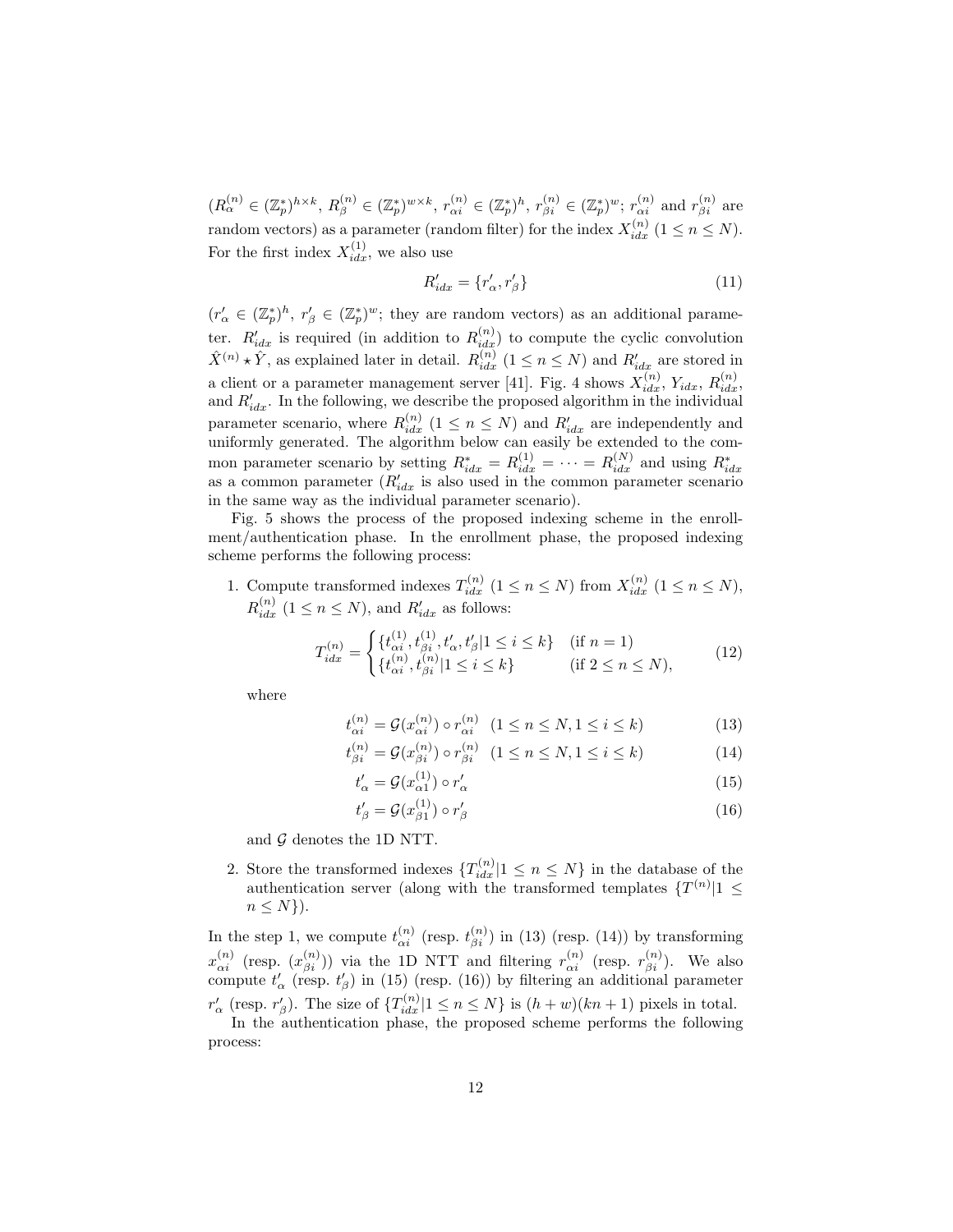

Figure 5: Proposed indexing scheme (G: 1D NTT,  $M^{(n)} = \hat{X}^{(n)} \star \hat{Y}$ ): approximation of  $X^{(n)} \star Y$ ).

1. Compute transformed indexes  $V_{idx}^{(n)}$  (1  $\leq n \leq N$ ) from  $Y_{idx}$ ,  $R_{idx}^{(n)}$  (1  $\leq$  $n \leq N$ ), and  $R'_{idx}$  as follows:

$$
V_{idx}^{(n)} = \begin{cases} \{v_{\alpha i}^{(1)}, v_{\beta i}^{(1)}, v_{\alpha j}^{\prime}, v_{\beta j}^{\prime} | 1 \le i \le k, 2 \le j \le k \} & \text{(if } n = 1) \\ \{v_{\alpha i}^{(n)}, v_{\beta i}^{(n)} | 1 \le i \le k \} & \text{(if } 2 \le n \le N), \end{cases}
$$
(17)

where

$$
v_{\alpha i}^{(n)} = \mathcal{G}(\overleftarrow{y_{\alpha i}}) \circ (r_{\alpha i}^{(n)})^{-1} \quad (1 \le n \le N, 1 \le i \le k) \tag{18}
$$
  

$$
v_{\alpha i}^{(n)} = \mathcal{G}(\overleftarrow{z_{\alpha i}}) \circ (r_{\alpha i}^{(n)})^{-1} \quad (1 \le n \le N, 1 \le i \le k) \tag{19}
$$

$$
v_{\beta i}^{(n)} = \mathcal{G}(\overleftarrow{y_{\beta i}}) \circ (r_{\beta i}^{(n)})^{-1} \quad (1 \le n \le N, 1 \le i \le k)
$$
 (19)

$$
v'_{\alpha j} = \mathcal{G}(\overline{\hat{y}_{\alpha j}}) \circ (r'_{\alpha})^{-1} \quad (2 \le j \le k)
$$
 (20)

$$
v_{\beta j}' = \mathcal{G}(\overleftarrow{y_{\alpha j}}) \circ (r_{\beta}')^{-1} \quad (2 \le j \le k)
$$
\n(21)

and  $\overleftarrow{y}$  is a flipped vector of y (i.e.,  $\overleftarrow{y_{\alpha i}}[j] = y_{\alpha i}[h-j-1], \overleftarrow{y_{\beta i}}[j] =$  $y_{\beta i}[w-j-1]).$ 

2. Compute matrices  $M_{\alpha}^{(n)} \in \mathbb{Z}_p^{h \times k^2}$  and  $M_{\beta}^{(n)} \in \mathbb{Z}_p^{w \times k^2}$   $(1 \le n \le N)$ , which are given by

$$
M_{\alpha}^{(n)} = [\mathcal{G}^{-1}(\mathcal{G}(x_{\alpha i}^{(n)}) \circ \mathcal{G}(\overleftarrow{\mathcal{G}_{\alpha j}}))]_{1 \leq i,j \leq k} \tag{22}
$$

$$
M_{\beta}^{(n)} = [\mathcal{G}^{-1}(\mathcal{G}(x_{\beta i}^{(n)}) \circ \mathcal{G}(\overleftarrow{\mathcal{G}\beta j}))]_{1 \leq i,j \leq k},\tag{23}
$$

where  $\mathcal{G}^{-1}$  is the 1D inverse NTT and  $[a]_{1\leq i,j\leq k}$  is a matrix of  $k^2$  columns, whose  $((i-1)k+j)$ -th column is given by a. We can compute  $M_{\alpha}^{(n)}$  and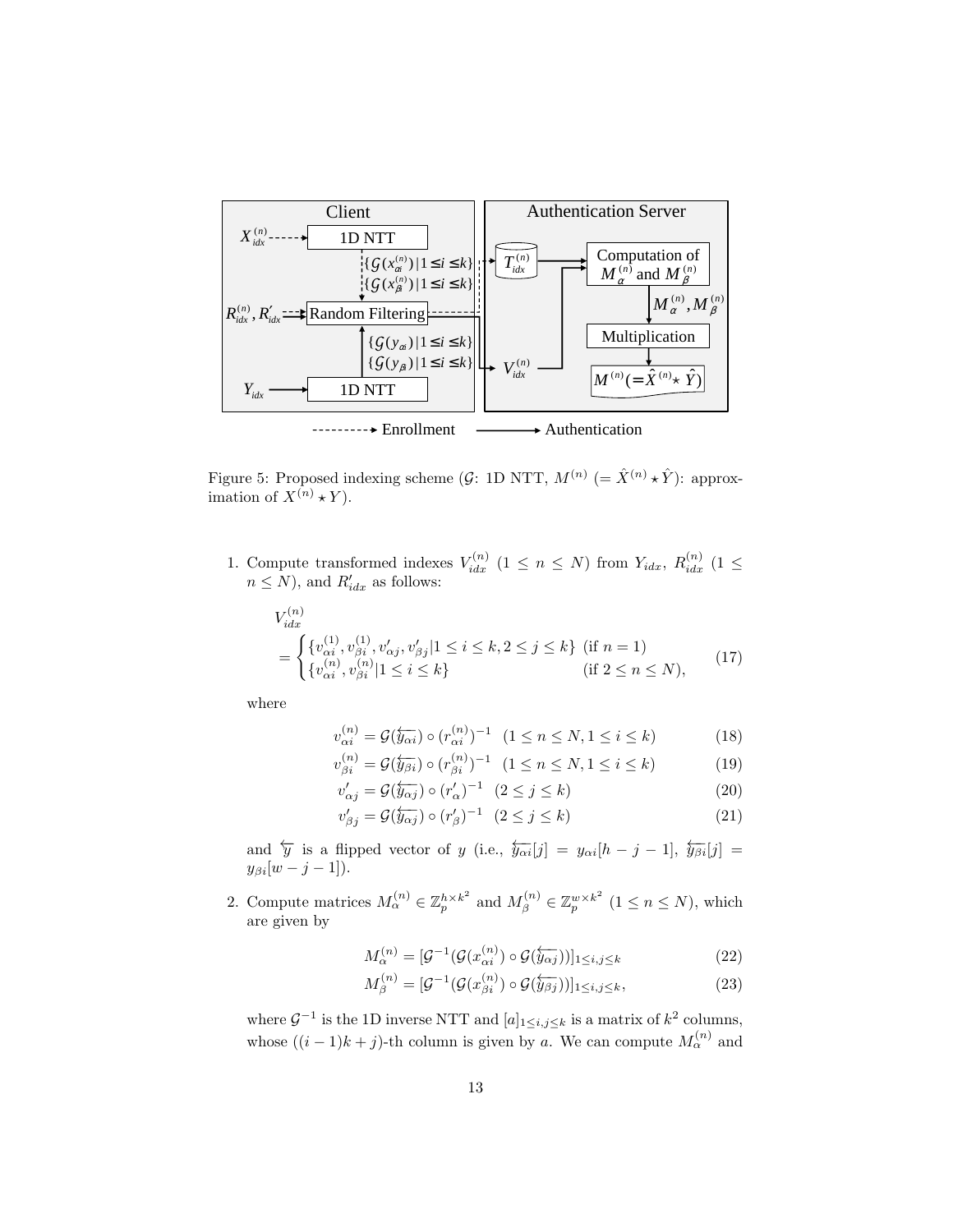$M_{\beta}^{(n)}$  from  $T_{idx}^{(n)}$  and  $V_{idx}^{(n)}$  via minimum spanning trees, as described in Section 3.3.

3. Compute the following matrix  $M^{(n)} \in \mathbb{Z}_p^{h \times w}$   $(1 \le n \le N)$ :

$$
M^{(n)} = M_{\alpha}^{(n)} M_{\beta}^{(n)T}.
$$
\n(24)

As we prove later,  $M^{(n)} = \hat{X}^{(n)} \star \hat{Y}$  (Section 3.4, **Theorem 1**). In other words,  $M^{(n)}$  approximates the cross-correlation  $X^{(n)} \star Y$ , and therefore we can compute an *approximate score*  $\hat{s}(X^{(n)}, Y)$  based on  $M^{(n)}$ .

Note that the number of the 1D inverse NTTs necessary to compute  $M_{\alpha}^{(n)}$ in  $(22)$  is  $k^2$ . Similarly, the number of the 1D inverse NTTs necessary to compute  $M_{\beta}^{(n)}$  in (23) is  $k^2$ . Thus, *the total number of the 1D inverse NTTs necessary to compute*  $M^{(n)}$  *is*  $2k^2$ , which is much smaller than that in CIRF (i.e.,  $2k^2 \ll h + w$ ) when k is very small.

4. Sort N transformed templates in ascending (or descending) order of the approximate distance (or similarity)  $\hat{s}(X^{(n)}, Y)$ .

Then, the proposed scheme computes an exact score  $s(X^{(n)}, Y)$  based on  $X^{(n)} \star$ Y according to the sorted order. If the exact distance (or similarity)  $s(X^{(n)}, Y)$ falls below (or exceeds) a threshold (i.e., if a genuine template is found), it identifies the user as the corresponding enrollee and terminates the identification process. If a genuine template is not found after matching all the templates, it rejects the user.

### $\, {\bf 3.3} \quad {\bf Computation~of}~ M_\alpha^{(n)} \text{ and } M_\beta^{(n)} \text{ via minimum spanning}$ trees

We now explain how to compute  $M_{\alpha}^{(n)}$  and  $M_{\beta}^{(n)}$   $(1 \le n \le N)$  in (22) and (23) using the transformed indexes  $T_{idx}^{(n)}$  and  $V_{idx}^{(n)}$  (1  $\leq n \leq N$ ), which are given by (12) and (17), respectively. We begin by explaining how to compute  $M_{\alpha}^{(n)}$  $(1 \le n \le N)$  in detail (since  $M_{\beta}^{(n)}$  can be computed in the same way as  $M_{\alpha}^{(n)}$ ). First, we compute

$$
t_{\alpha i}^{(n)} \circ v_{\alpha i}^{(n)} = \mathcal{G}(x_{\alpha i}^{(n)}) \circ \mathcal{G}(\overleftarrow{y_{\alpha i}}) \quad (1 \le n \le N, 1 \le i \le k)
$$
 (25)

$$
t'_{\alpha} \circ v'_{\alpha j} = \mathcal{G}(x_{\alpha 1}^{(1)}) \circ \mathcal{G}(\overleftarrow{y_{\alpha j}}) \quad (2 \le j \le k)
$$
 (26)

using  $T_{idx}^{(n)}$  and  $V_{idx}^{(n)}$  (see (13), (15), (18), and (20)). It is important to note that (25) and (26) form a *minimum spanning tree* [36], whose vertices represent  $\mathcal{G}(x_{\alpha i}^{(n)})$  and  $\mathcal{G}(\overleftarrow{y_{\alpha i}})$   $(1 \leq n \leq N, 1 \leq i \leq k)$ , and whose edges represent their Hadamard products. Fig. 6 shows the minimum spanning tree formed from (25) and (26) in the case where  $k = 3$ .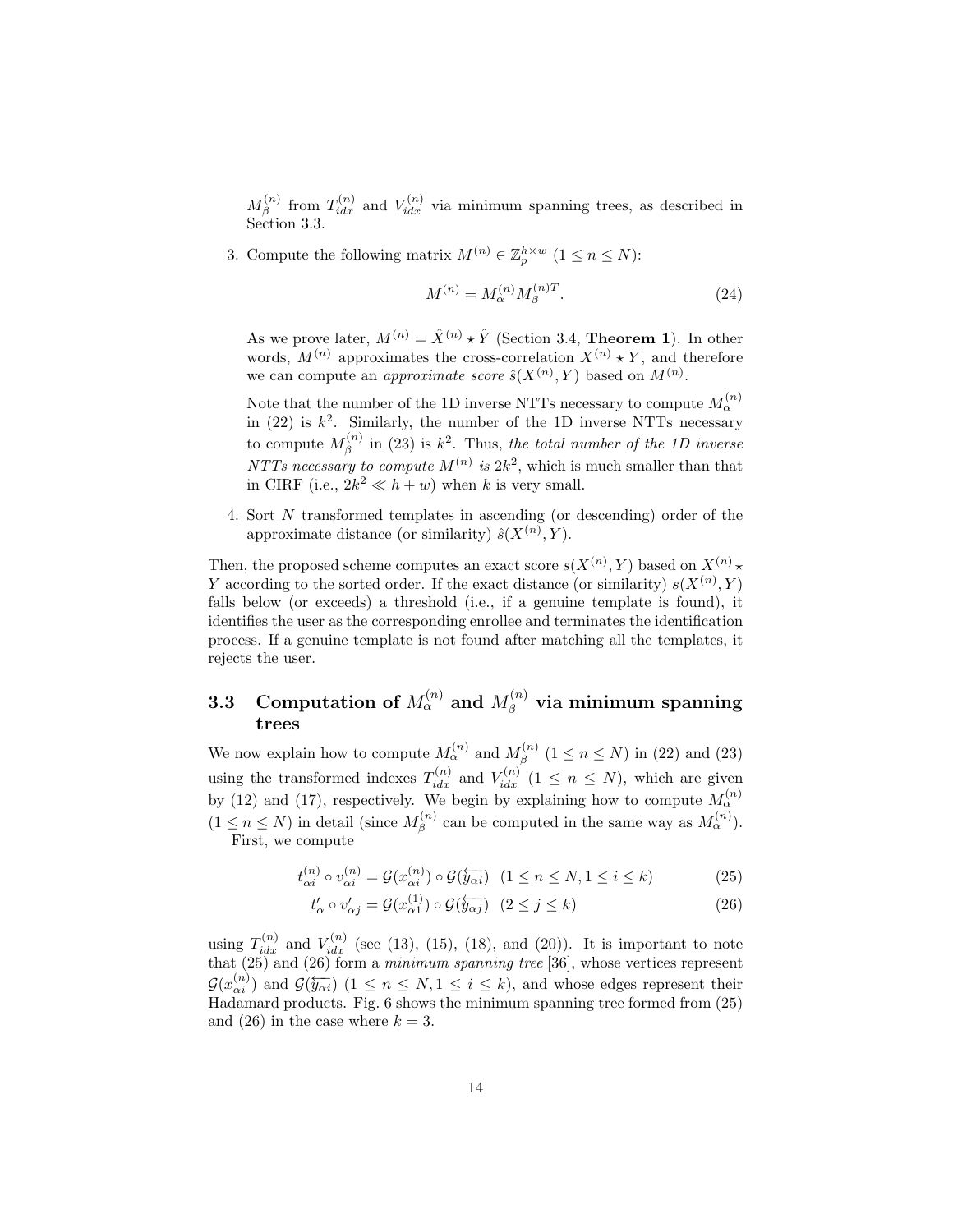

Figure 6: Minimum spanning tree formed from the equations (25) and (26)  $(k = 3)$ . Solid (resp. dash) lines represent the Hadamard products in  $(25)$ (resp. (26)).

We compute

$$
\{\mathcal{G}(x_{\alpha i}^{(n)}) \circ \mathcal{G}(\overleftarrow{y_{\alpha j}}))|1 \le n \le N, 1 \le i, j \le k\}
$$
\n
$$
(27)
$$

using the minimum spanning tree. Specifically, we compute the Hadamard product of  $\mathcal{G}(x_{\alpha i}^{(n)})$  and  $\mathcal{G}(\overleftarrow{y_{\alpha j}})$   $(1 \leq n \leq N, 1 \leq i, j \leq k)$  other than (25) and (26) by tracking the path from  $\mathcal{G}(x_{\alpha i}^{(n)})$  to  $\mathcal{G}(\overleftarrow{y_{\alpha j}})$  via  $\mathcal{G}(\overleftarrow{y_{\alpha i}})$  and  $\mathcal{G}(x_{\alpha 1}^{(1)})$ . In other words, we compute  $\mathcal{G}(x_{\alpha i}^{(n)}) \circ \widetilde{\mathcal{G}(y_{\alpha j})}$  using (25) and (26) as follows:

$$
\mathcal{G}(x_{\alpha i}^{(n)}) \circ \mathcal{G}(\overleftarrow{y_{\alpha j}}) \n= (\mathcal{G}(x_{\alpha i}^{(n)}) \circ \mathcal{G}(\overleftarrow{y_{\alpha i}})) \circ (\mathcal{G}(x_{\alpha 1}^{(1)}) \circ \mathcal{G}(\overleftarrow{y_{\alpha i}}))^{-1} \circ (\mathcal{G}(x_{\alpha 1}^{(1)}) \circ \mathcal{G}(\overleftarrow{y_{\alpha j}})).
$$
\n(28)

For example, we compute  $\mathcal{G}(x_{\alpha 2}^{(n)}) \circ \mathcal{G}(\overline{y_{\alpha 3}})$  in Fig. 6 by tracking the path from  $\mathcal{G}(x_{\alpha 2}^{(n)})$  to  $\mathcal{G}(\overleftarrow{y_{\alpha 3}})$  via  $\mathcal{G}(\overleftarrow{y_{\alpha 2}})$  and  $\mathcal{G}(x_{\alpha 1}^{(1)})$ :  $\mathcal{G}(x_{\alpha 2}^{(n)})\circ\mathcal{G}(\overleftarrow{y_{\alpha 3}}) = (\mathcal{G}(x_{\alpha 2}^{(n)})\circ\mathcal{G}(\overleftarrow{y_{\alpha 2}}))\circ$  $(\mathcal{G}(x_{\alpha 1}^{(1)}) \circ \mathcal{G}(\overline{\mathcal{Y}_{\alpha 2}}))^{-1} \circ (\mathcal{G}(x_{\alpha 1}^{(1)}) \circ \mathcal{G}(\overline{\mathcal{Y}_{\alpha 3}})).$  After computing (27) in this manner, we compute  $M_{\alpha}^{(n)}$   $(1 \le n \le N)$  in (22) via the 1D inverse NTTs.

Similarly, we compute  $M_{\beta}^{(n)}$   $(1 \leq n \leq N)$  in (23) using the minimum spanning tree. Specifically, we compute

$$
t_{\beta i}^{(n)} \circ v_{\beta i}^{(n)} = \mathcal{G}(x_{\beta i}^{(n)}) \circ \mathcal{G}(\overleftarrow{y_{\beta i}}) \ (1 \le n \le N, 1 \le i \le k)
$$
 (29)

$$
t'_{\beta} \circ v'_{\beta j} = \mathcal{G}(x_{\beta 1}^{(1)}) \circ \mathcal{G}(\overleftarrow{y_{\beta j}}) \quad (2 \le j \le k)
$$
\n
$$
(30)
$$

using  $T_{idx}^{(n)}$  and  $V_{idx}^{(n)}$  (see (14), (16), (19), and (21)), and compute

$$
\{\mathcal{G}(x_{\beta i}^{(n)}) \circ \mathcal{G}(\overleftarrow{y_{\beta j}})\|\| \le n \le N, 1 \le i, j \le k\}
$$
\n(31)

using a minimum spanning tree formed from (29) and (30). After computing (31), we compute  $M_\beta^{(n)}$   $(1 \le n \le N)$  in (23) via the 1D inverse NTTs.

The total number of the Hadamard products necessary to compute (27) and  $(31)$  is quadratic in the number of k. However, in our experiments in Section 4,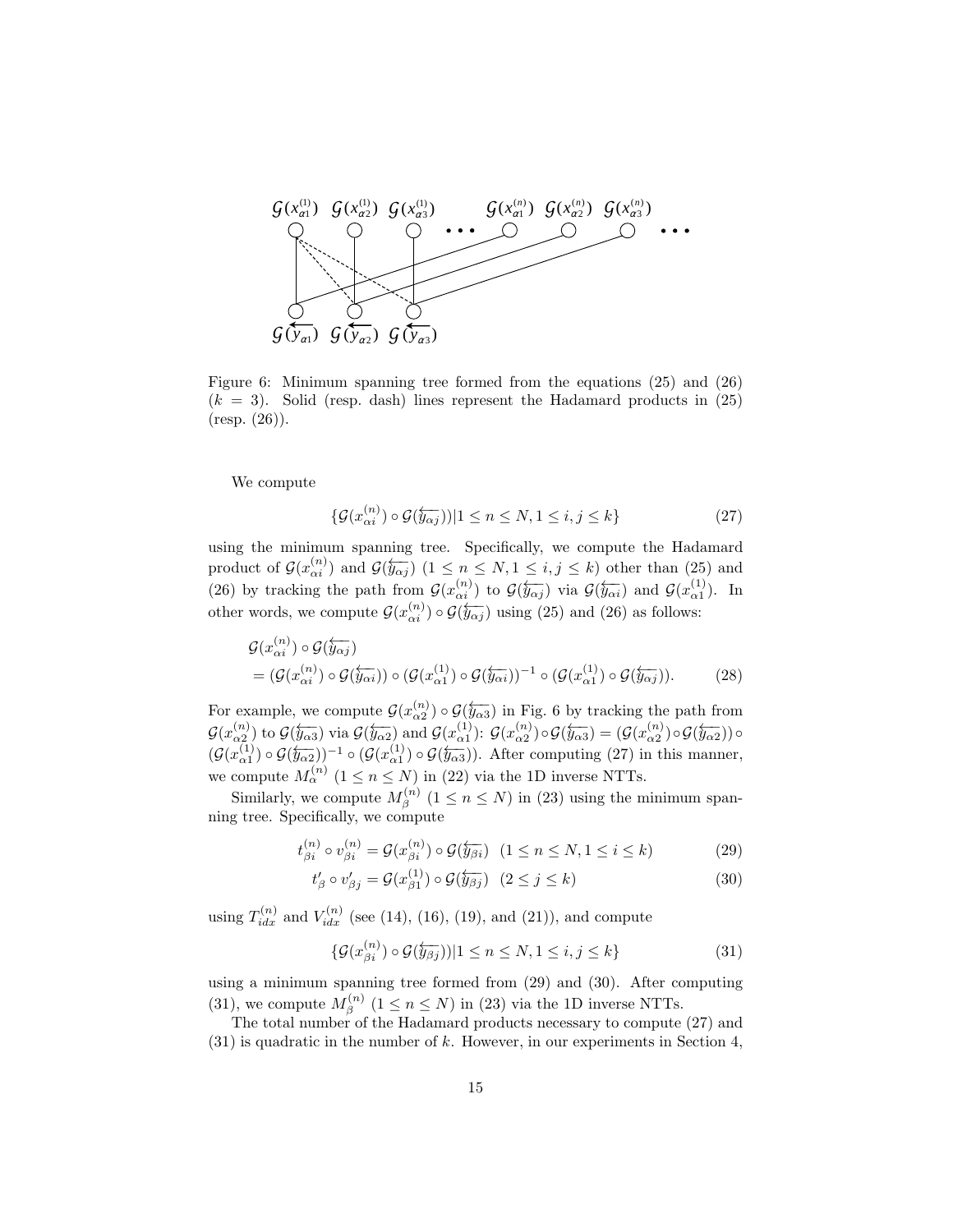we confirmed that the time to compute all of the Hadamard products was much less than the time to compute all of the 1D inverse NTTs.

#### 3.4 Theoretical properties

We show some theoretical properties of the proposed indexing scheme. We begin with the following theorem:

#### Theorem 1.

$$
M^{(n)} = \hat{X}^{(n)} \star \hat{Y} \qquad (1 \le n \le N). \tag{32}
$$

The proof is given in B. **Theorem 1** means that  $M^{(n)}$  approximates  $X^{(n)} \star$ Y. By sorting transformed templates in ascending (or descending) order of an approximate distance (or similarity)  $\hat{s}(X^{(n)}, Y)$  based on  $M^{(n)}$ , we can find a genuine template in the early stage of exact matching.

We then consider the security of the proposed indexing scheme against  $At$ tackers A, B, and C in Section 2.3. We assume that these attackers obtain transformed indexes in addition to transformed features, as described in Section 2.3. Let  $T^{all} = \{T^{(n)} | 1 \le n \le N\}$  and  $T^{all}_{idx} = \{T^{(n)}_{idx} | 1 \le n \le N\}$  be sets of  $N$  transformed templates and  $N$  transformed indexes, respectively. Attacker **A** obtains  $T^{(n)}$  and  $T^{(n)}_{idx}$ . whereas **Attacker B** obtains  $T^{all}$  and  $T^{all}_{idx}$ . Let further  $V^{all} = \{V^{(n)}|1 \le n \le N\}$  and  $V^{all}_{idx} = \{V^{(n)}_{idx}|1 \le n \le N\}$  be sets of N transformed query samples and  $N$  transformed indexes, respectively. Attacker **C** obtains  $T^{all}$ ,  $T^{all}_{idx}$ ,  $V^{all}$ , and  $V^{all}_{idx}$ . Table 1 summarizes the information available to each attacher.

Let  $\mathbf{X}_{idx}$ ,  $\mathbf{T}_{idx}$ ,  $\mathbf{T}^{all}$ , and  $\mathbf{T}^{all}_{idx}$  be spaces of  $X_{idx}^{(n)}$ ,  $T^{(n)}$ ,  $T^{all}$ , and  $T^{all}_{idx}$ , respectively. We firstly consider Attacker A:

**Theorem 2.** For any  $X^{(n)} \in \mathbf{X}$ ,  $X_{idx}^{(n)} \in \mathbf{X}_{idx}$ ,  $T^{(n)} \in \mathbf{T}$ , and  $T_{idx}^{(n)} \in \mathbf{T}_{idx}$ ,

$$
\Pr(X^{(n)}|T^{(n)}, T_{idx}^{(n)}) = \Pr(X^{(n)}) \quad (1 \le n \le N)
$$
\n(33)

$$
\Pr(X_{idx}^{(n)}|T^{(n)}, T_{idx}^{(n)}) = \Pr(X_{idx}^{(n)}) \qquad (1 \le n \le N). \tag{34}
$$

The proof is given in C. **Theorem 2** means that the  $n$ -th transformed template  $T^{(n)}$  and the *n*-th transformed index  $T_{idx}^{(n)}$  leak no information about the original transformed template  $X^{(n)}$  and the original index  $X^{(n)}_{idx}$ . In other words, the proposed scheme has perfect secrecy against **Attacker A**. Note that this theorem holds for both the individual parameter scenario and the common parameter scenario.

We secondly consider **Attacker B** in the individual parameter scenario. Since parameters  $R^{(n)}$   $(1 \le n \le N)$ ,  $R^{(n)}_{idx}$   $(1 \le n \le N)$ , and  $R'_{idx}$  are independent in the individual parameter scenario, the following theorem is immediately derived from Threorem 2: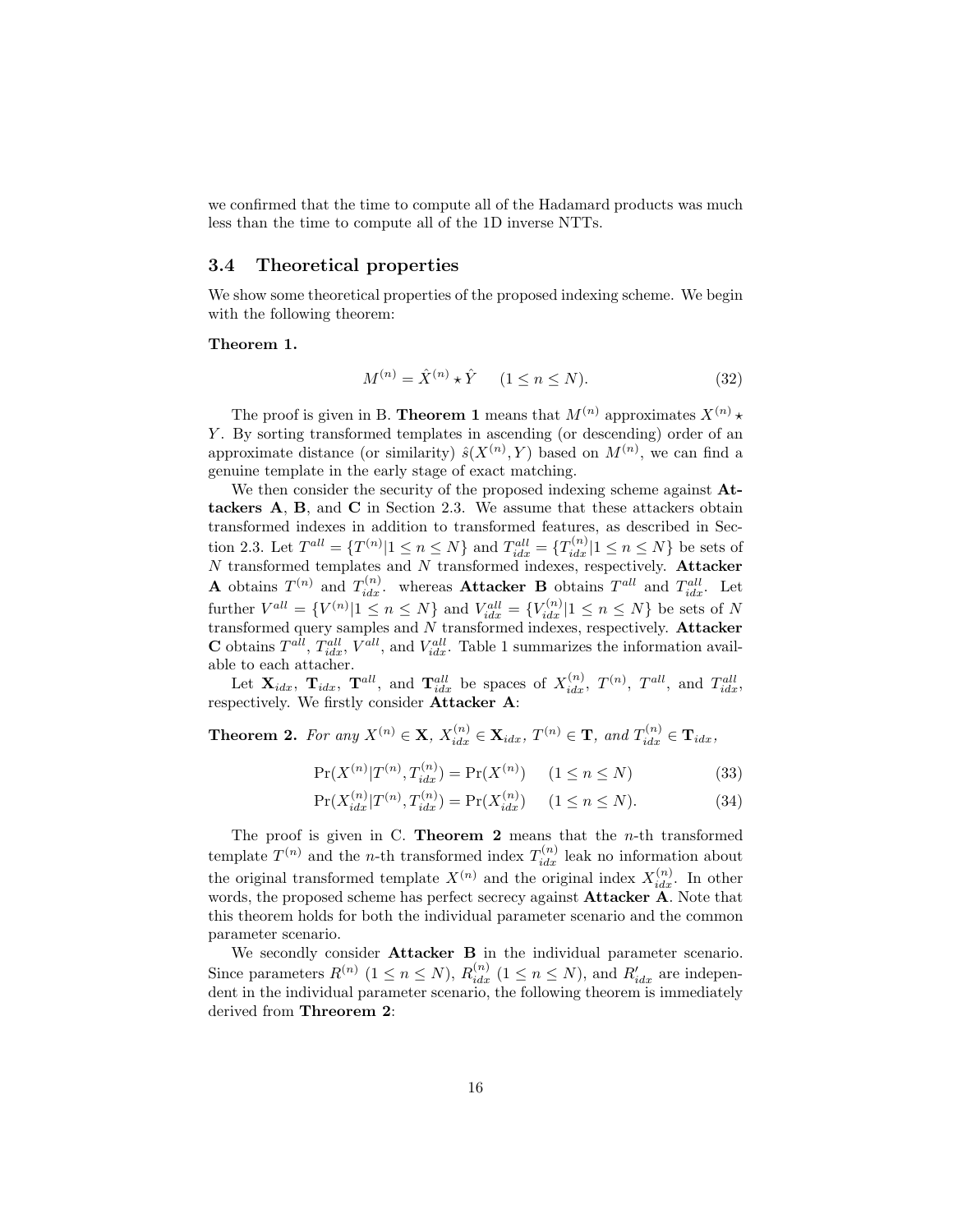**Theorem 3.** In the individual parameter scenario, for any  $X^{(n)} \in \mathbf{X}$ ,  $X_{idx}^{(n)} \in$  $\mathbf{X}_{idx}$ ,  $T^{all} \in \mathbf{T}^{all}$ , and  $T^{all}_{idx} \in \mathbf{T}^{all}$ ,

$$
\Pr(X^{(n)}|T^{all}, T^{all}_{idx}) = \Pr(X^{(n)}) \quad (1 \le n \le N)
$$
\n(35)

$$
\Pr(X_{idx}^{(n)}|T^{all}, T_{idx}^{all}) = \Pr(X_{idx}^{(n)}) \quad (1 \le n \le N). \tag{36}
$$

Theorem 3 means that the proposed scheme has perfect secrecy against Attacker B in the individual parameter scenario.

We thirdly consider **Attacker C** in the individual parameter scenario. In this case,  $T^{(n)} = \mathcal{F}(X^{(n)}) \circ R^{(n)}$  and  $V^{(n)} = \mathcal{F}(\overline{Y}) \circ (R^{(n)})^{-1}$ . In addition,  $T_{idx}^{(n)}$ and  $V_{idx}^{(n)}$  are decomposed into (13)-(16) and (18)-(21), respectively. Thus, the information available to Attacker C is the following system of equations:

$$
\int T^{(n)} = \mathcal{F}(X^{(n)}) \circ R^{(n)} \quad (1 \le n \le N)
$$
\n
$$
(37)
$$

$$
V^{(n)} = \mathcal{F}(Y) \circ (R^{(n)})^{-1} \quad (1 \le n \le N)
$$
 (38)

$$
equations (13)-(16) \t(39)
$$

 $\overline{\mathcal{L}}$ equations  $(18)-(21)$ ,  $(40)$ 

which is equivalent to the following system of equations:

$$
\int T^{(n)} = \mathcal{F}(X^{(n)}) \circ R^{(n)} \quad (1 \le n \le N)
$$
\n<sup>(41)</sup>

$$
\mathcal{F}^{(-1)}(T^{(n)} \circ V^{(n)}) = X^{(n)} \star Y \quad (1 \le n \le N)
$$
 (42)

equations (13)-(16) 
$$
(43)
$$

 equations (25),(26),(29), and (30) (44)

 $((42)$  is obtained by multiplying  $(37)$  by  $(38)$  and performing the 2D inverse NTT;  $(44)$  is obtained by multiplying  $(39)$  by  $(40)$ ). From **Theorem 3**,  $(41)$ and (43) provide no information about  $X^{(n)}$  and  $X_{idx}^{(n)}$  ( $1 \le n \le N$ ). Thus, the only information available to **Attacker C** is  $(42)$  and  $(44)$ , which are necessary to compute scores  $s(X^{(n)}, Y)$   $(1 \le n \le N)$  and approximate scores  $\hat{s}(X^{(n)}, Y)$  $(1 \leq n \leq N)$ , respectively.

We now consider an attack that tries to recover  $X^{(n)}$ ,  $Y$ ,  $X^{(n)}_{idx}$ , and  $Y_{idx}$  by solving (42) and (44). (42) is a system of quadratic simultaneous equations with  $(N+1)hw$  unknown variables (i.e.,  $X^{(1)}, \cdots, X^{(N)}$ , and Y) and Nhw equations. (44) is a system of quadratic simultaneous equations with  $(Nk + k)(h + w)$ unknown variables (i.e.,  $X_{idx}^{(1)}, \cdots, X_{idx}^{(N)}$ , and  $Y_{idx}$ ) and  $(Nk + k - 1)(h + w)$ equations. Thus, the number of unknown variables is larger than the number of equations in both (42) and (44), and it is hard to recover  $X^{(n)}$ , Y,  $X_{idx}^{(n)}$ , and  $Y_{idx}$  from these equations.

We also consider the security of the proposed scheme against Attackers **B** and **C** in the common parameter scenario where  $R^* = R^{(1)} = \cdots = R^{(N)}$ and  $R_{idx}^* = R_{idx}^{(1)} = \cdots = R_{idx}^{(N)}$ . In this case, the system of equations (37) and (38) are quadratic simultaneous equations with  $(N+2)hw$  unknown variables (i.e.,  $X^{(1)}, \cdots, X^{(N)}$ , Y, and  $R^*$ ) and  $(N+1)hw$  equations. Similarly, the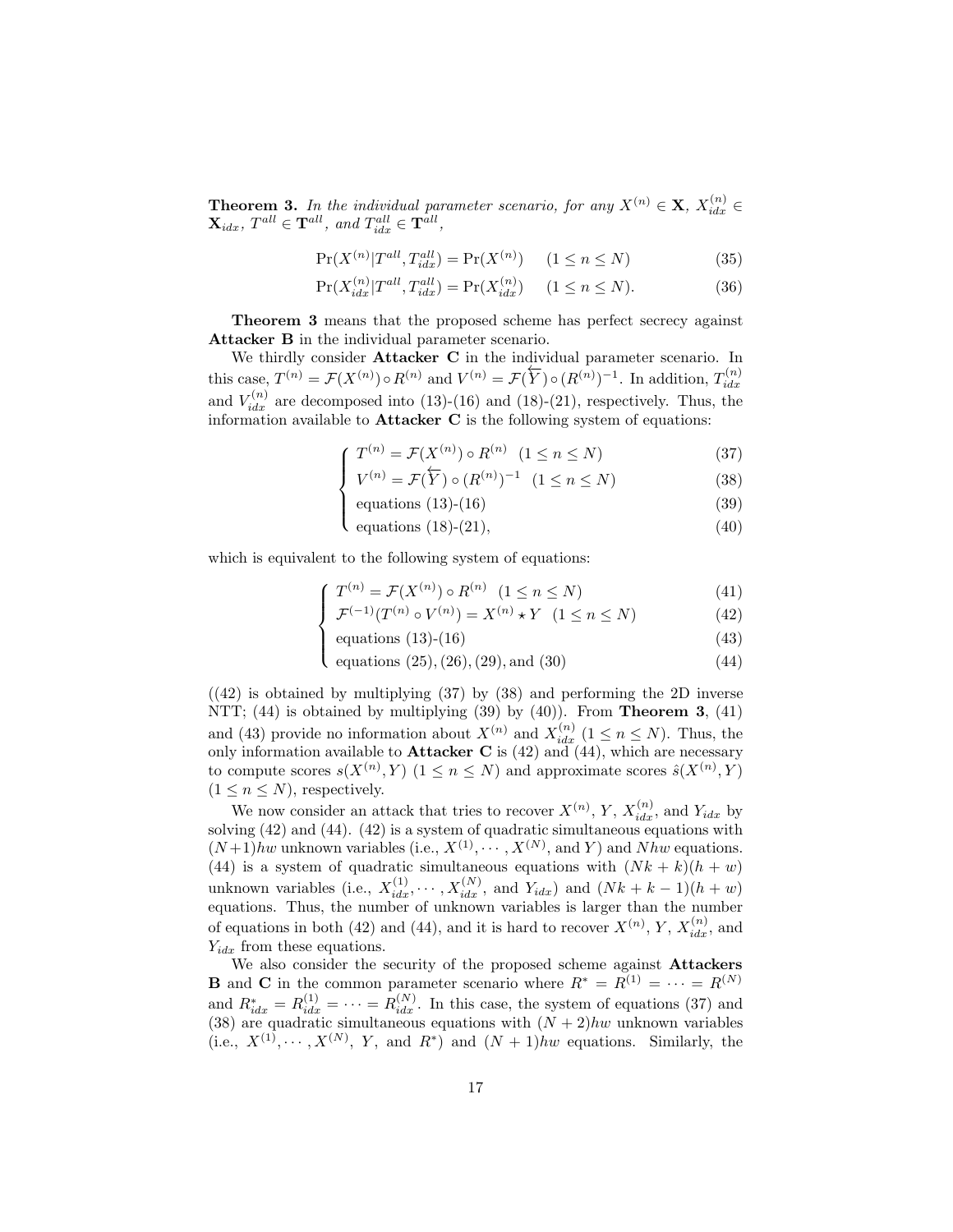Table 1: Information available to Attackers A, B, and C.

|                           | Attacker A   Attacker B | Attacker C                                       |
|---------------------------|-------------------------|--------------------------------------------------|
| $\boldsymbol{\tau}^{(n)}$ | $Tall$ $Tall$           | $T^{all}, T^{all}_{idx}, V^{all}, V^{all}_{idx}$ |

Table 2: Security of the proposed indexing scheme (A: Attacker A, B: Attacker B, C: Attacker C,  $\#$ unknown: the number of unknown variables).

|   | individual parameter          | common parameter                        |  |
|---|-------------------------------|-----------------------------------------|--|
|   | perfect secrecy               | perfect secrecy                         |  |
| в | perfect secrecy               | $\#\text{unknown} > \#\text{equations}$ |  |
|   | $\#$ unknown > $\#$ equations | $\#$ unknown > $\#$ equations           |  |

system of equations (39) and (40) are quadratic simultaneous equations with  $(Nk+2k+1)(h+w)$  unknown variables (i.e.,  $X_{idx}^{(1)}, \cdots, X_{idx}^{(N)}, Y_{idx}, R_{idx}^*$ , and  $R'_{idx}$ ) and  $(Nk+2k)(h+w)$  equations. Thus, the number of unknown variables is also larger than the number of equations in this case. Therefore, it is hard for **Attacker C** to recover  $X^{(n)}$ , Y,  $X_{idx}^{(n)}$ , and  $Y_{idx}$  from these equations. Since Attacker B does not obtain the equations (38) and (40), it is harder for her to recover the original data.

Table 2 summarizes the security of the proposed scheme. The proposed scheme also has the diversity and the revocability in the same way as CIRF described in Section 2.4 (since we can prove them in the same way as CIRF, we omit the proof).

We finally discuss the communication cost. Assume that we use the crosscorrelations  $X^{(n)} \star Y$  and  $\hat{X}^{(n)} \star \hat{Y}$  as an exact score  $s(X^{(n)}, Y)$  and an approximate score  $\hat{s}(X^{(n)}, Y)$ , respectively. In the individual parameter scenario, the client (or the parameter management server) needs to send  $N$  transformed query samples  $V^{all} = \{V^{(n)} | 1 \le n \le N\}$  and N transformed indexes  $V^{all}_{idx} =$  ${V}_{idx}^{(n)}|1 \le n \le N$ , whose size is  $Nhw + (Nk + k - 1)(h + w)$  pixels in total. In the common parameter scenario, the size is reduced to  $hw + (2k-1)(h+w)$ pixels.

For example, if each pixel is represented as a short integer,  $h = 32$ ,  $w =$ 64,  $k = 2$  (as in our experiments), and  $N = 32000$ , then the total sizes in the individual parameter scenario and the common parameter scenario are 143 megabytes and 4672 bytes, respectively. If we can use the 100 Gigabit Ethernet private line, the communication cost does not matter even in the individual parameter scenario. The 400 Gigabit Ethernet will also be available in the near future. In such cases, we should use an individual parameter, since it has perfect secrecy against Attacker B. If we cannot use such a high-speed Ethernet and the communication cost is a major problem in the individual parameter scenario, we should use a common parameter.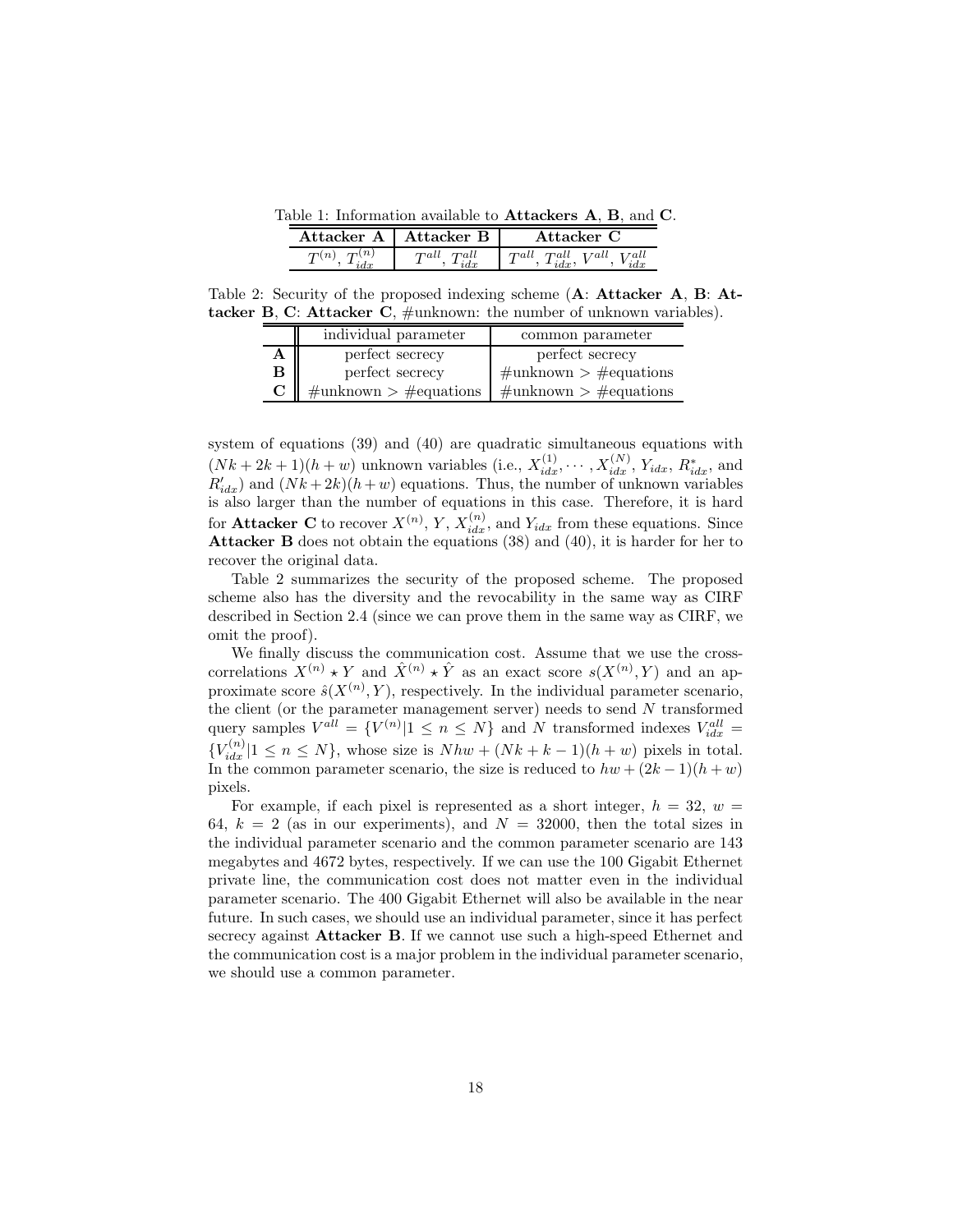### 4 Experimental evaluation

#### 4.1 Experimental set-up

We evaluated the proposed indexing scheme using the finger-vein dataset in [47], which includes six fingers (index fingers, middle fingers, and ring fingers of both hands) from 505 subjects. We used this dataset because it includes more subjects than other finger-vein datasets [19, 43, 48]. To further increase the number of subjects, we assumed that index, middle, and ring fingers are presented by different users. In other words, we assumed that the dataset in [47] includes two fingers (left finger and right finger) from each of 1515 subjects. We used two images per finger (one for enrollment and the other for authentication), and excluded 32 subjects whose fingers were not appropriately captured. In total, we used two fingers (left finger and right finger) from  $1483 (= 1515 - 32)$ subjects.

We extracted a finger-vein pattern from each finger-vein image using the feature extraction method in [25], and transformed it into a binary image  $(h =$  $32, w = 64$ ; each pixel takes 1 (vein) or 0 (background)). We set maximum allowable shift lengths  $(\Delta i_{max}, \Delta j_{max})$  in computing  $X^{(n)} \star Y$  and  $M^{(n)}$  (=  $\hat{X}^{(n)} \star \hat{Y}$  as  $(\Delta i_{max}, \Delta j_{max}) = (6, 12)$  and  $(2, 4)$ , respectively (we confirmed that these values provided high accuracy). We then set zero values for the uppermost  $\Delta i_{max}$  pixels, lowermost  $\Delta i_{max}$  pixels, leftmost  $\Delta j_{max}$  pixels, and rightmost  $\Delta j_{max}$  pixels of each enrolled image (e.g., zero-padding) to use cyclic cross-correlation. As an exact score  $s(X^{(n)}, Y)$ , we computed the minimum of the Hamming distances of overlapped binary images via CIRF (see A for how to compute the minimum Hamming distance via CIRF). We used (not the crosscorrelation  $X^{(n)} \star Y$  but) the minimum Hamming distance as an exact score, because it provided higher identification accuracy than  $X^{(n)} \star Y$ . Regarding p,  $\alpha$ , and  $\beta$  in (2), we set  $p = 8641$ ,  $\alpha = 40$ , and  $\beta = 948$ , respectively.

We assumed that all templates of 1483 users are enrolled in the authentication server (the number of templates is  $N = 2966$ ). Then we performed an experiment, where each user inputs left and right fingers and the system identifies the user. It should be noted here that FAR in identification (the error rate that an non-enrollee is accepted as an enrollee) increases as the number of enrollees increases [2]. To achieve high accuracy, we integrated, for each enrollee, two exact scores from left and right fingers (i.e., score level fusion [2]). As a fusion scheme, we used a sum rule, which sums up the two scores, since this rule is equivalent to logistic regression [27, 29] using the same regression coefficients for the two fingers (the effectiveness of logistic regression has been shown in score level fusion [27, 29]). We evaluated EER (Equal Error Rate; the operating point where FAR equals to FRR [2]) in the case where the system identifies the user by computing all 2966 exact scores (i.e., the system does not use an indexing scheme) using  $1483 \times 1483$  integrated scores. The result was  $EER = 2.0 \times 10^{-3}$ .

Using the proposed indexing scheme described in Section 3, we computed two approximate scores for each enrollee. Specifically, we computed  $M^{(n)}$  (=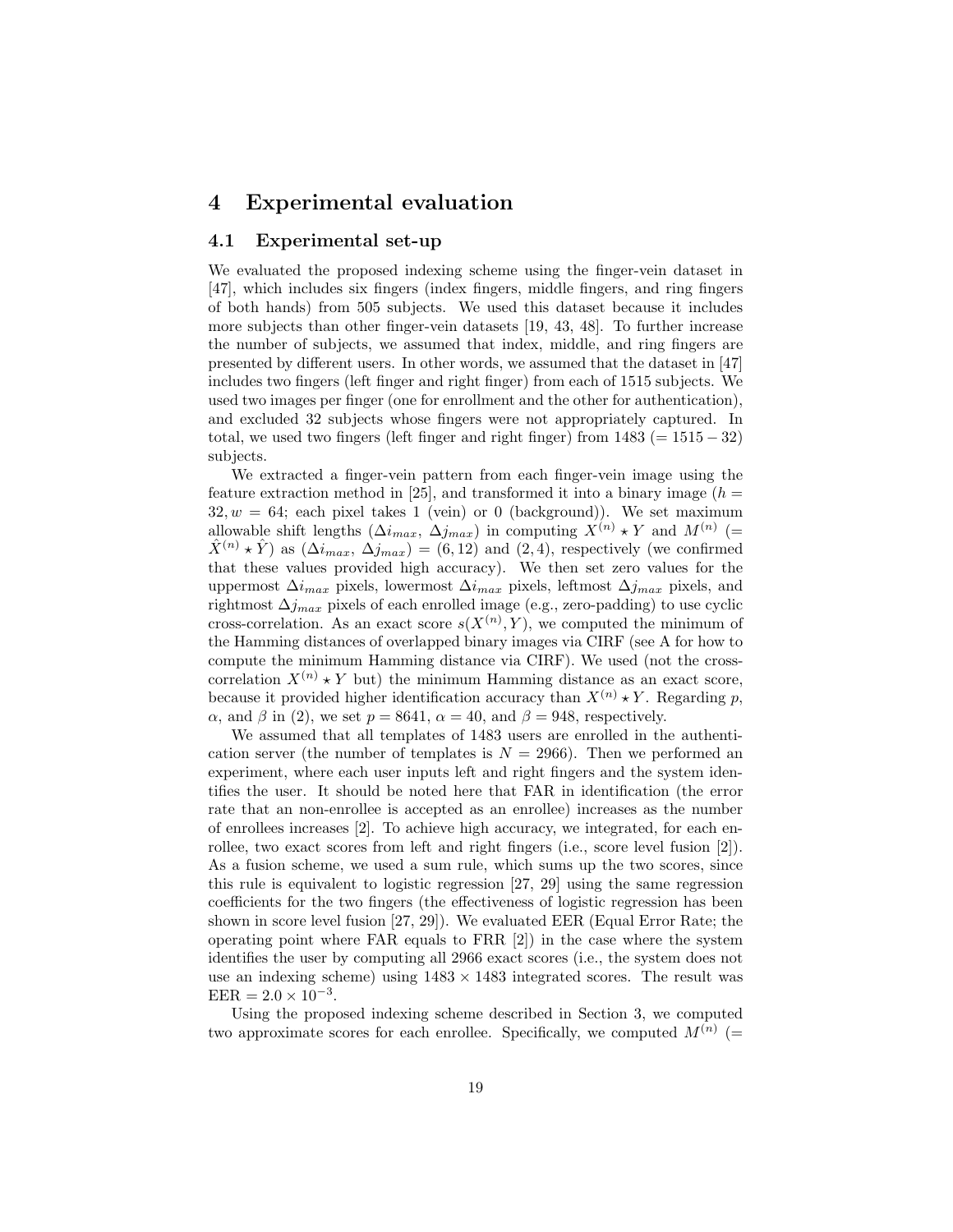$\hat{X}^{(n)} \star \hat{Y}$  in (24), and directly used it as an approximate score  $\hat{s}(X^{(n)}, Y)$ ; i.e.,  $\hat{s}(X^{(n)}, Y) = M^{(n)}$ . Then we integrated the two approximate scores using the sum rule, and sorted 1483 enrollees by the integrated approximate scores. Here we used BMF in [50] as a factorization method, and set the rank k to  $k = 1$  or 2. Then we computed two exact scores for each of the enrollees according to the sorted order, and integrated the two exact scores using the sum rule. When the integrated exact score (i.e., the sum of the Hamming distances) fell below a threshold, we identified the user as the corresponding enrollee and terminated the identification process.

We also compared the proposed indexing scheme with an existing indexing scheme. Specifically, we focused on the fact that one of the most popular indexing schemes was based on LSH (Locality Sensitive Hashing) [7, 20, 37, 42], which computes  $l \, k$ -bit hashes for each biometric feature as an index. The LSH-based indexing scheme for finger-vein identification was also proposed in [42]. However, since LSH is only applicable for specific distance measures (e.g., Hamming distance,  $L_p$  distance), it requires the alignment of two images in finger-vein identification. Although the study in [42] assumed that the image alignment is successfully performed, the image alignment is difficult especially in the case of template protection (since the original template is not available). Taking this into account, we evaluated *DBH (Distance-based Hashing)* [1], which is a variant of LSH that can be applied to arbitrary distance measures. DBH can be applied to finger-vein identification without requiring image alignment, and significantly outperforms VP-trees, a well-known distance-based indexing method [1]. Therefore, we consider DBH is a good candidate for comparison (we do not explain the algorithm for DBH in this paper; see [1] for details). We randomly selected 100 templates (from 2966 templates) to construct hash functions (in the same way as [1]), and attempted various values for the parameters  $k$  and l from 1 to 1000. Note that DBH does not protect the original index (and therefore cannot be used for biometric identification over networks), unlike the proposed scheme. Nonetheless, it is important to evaluate DBH, since it shows how efficient the proposed scheme is compared to the existing indexing scheme.

### 4.2 Experimental results

We first fixed the number of exact score computations  $N'$  ( $\leq$  2966), and evaluated a *hit rate*, a percentage of the cases in which the first  $N'$  templates include a genuine template. The left panel of Fig. 7 shows the relationship between  $N'$ and the hit rate. For DBH, we show the best performance obtained by changing  $k$  and  $l$  for various values from 1 to 1000. It can be seen that the proposed indexing scheme outperforms DBH. We emphasize again that DBH does not protect the original index. The proposed scheme protects the original index, as discussed in Section 3.4, and provides a higher hit rate than DBH.

To investigate how the hit rate changes by integrating two approximate scores, we also evaluated the hit rate of the proposed scheme in the case where each user inputs only a left or right finger. The right panel of Fig. 7 shows the relationship between the number of selected enrollees  $M'$  ( $\leq$  1483), whose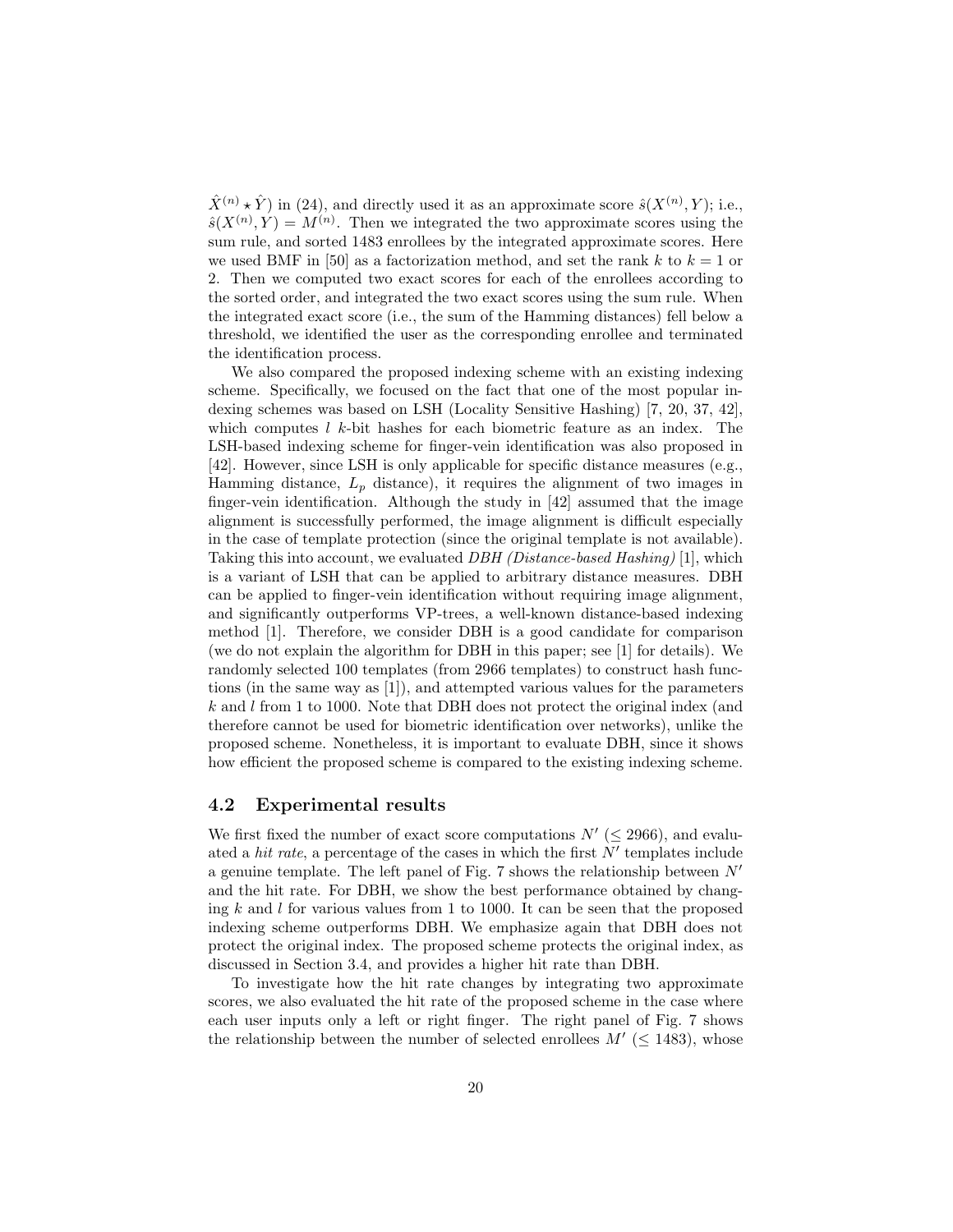

Figure 7: Hit rate [%]. L and R in the right panel represent the case when a user inputs only a left finger or a right finger, respectively.

Table 3: Average Number of exact score computations  $\overline{N'}$  necessary to find a genuine template (i.e., to terminate the identification process) [%].

| 7BH   | Proposal $(k = 1)$ Proposal $(k = 2)$ |  |
|-------|---------------------------------------|--|
| 526.3 |                                       |  |

exact scores have been computed, and the hit rate. It can be seen that the hit rate is improved by integrating two approximate scores. This is because approximate scores are highly correlated with exact distances. In other words, the discriminative power of approximate scores can be improved by score level fusion (in the same way as exact scores).

We then evaluated the average number of exact score computations  $\overline{N'}$  necessary to find a genuine template (i.e., to terminate the identification process). Table 3 shows the results. In the proposed scheme with rank  $k = 2$ ,  $\overline{N'}$  was 164.7, which is about one-eighteenth of the number of enrollees  $N = 2966$ ). We also measured the time to compute one exact score and one approximate score in the proposed scheme with  $k = 2$  on an Intel Xeon CPU E5-2620 v3 (2.40) GHz, 6 cores) with 32 GB RAM. The results were 0.28 ms and 0.015 ms, respectively. For example, if the number of templates is  $N = 32000$ , it takes about  $9 (\approx 0.28 \times 10^{-3} \times 32000)$  seconds to identify a user in the original CIRF. By using the proposed scheme with  $k = 2$ , the identification time can be reduced to about one ( $\approx 0.015 \times 10^{-3} \times 32000 + \frac{0.28 \times 10^{-3} \times 32000}{18}$ ) second on average. Note that the proposed scheme can significantly reduce the average identification time without affecting the identification accuracy (i.e., EER remains to be  $2.0 \times 10^{-3}$ ), since it computes exact scores until a genuine template is found.

By combining these experimental results with the discussions in Section 3.4, we conclude that the proposed indexing scheme is promising with regard to the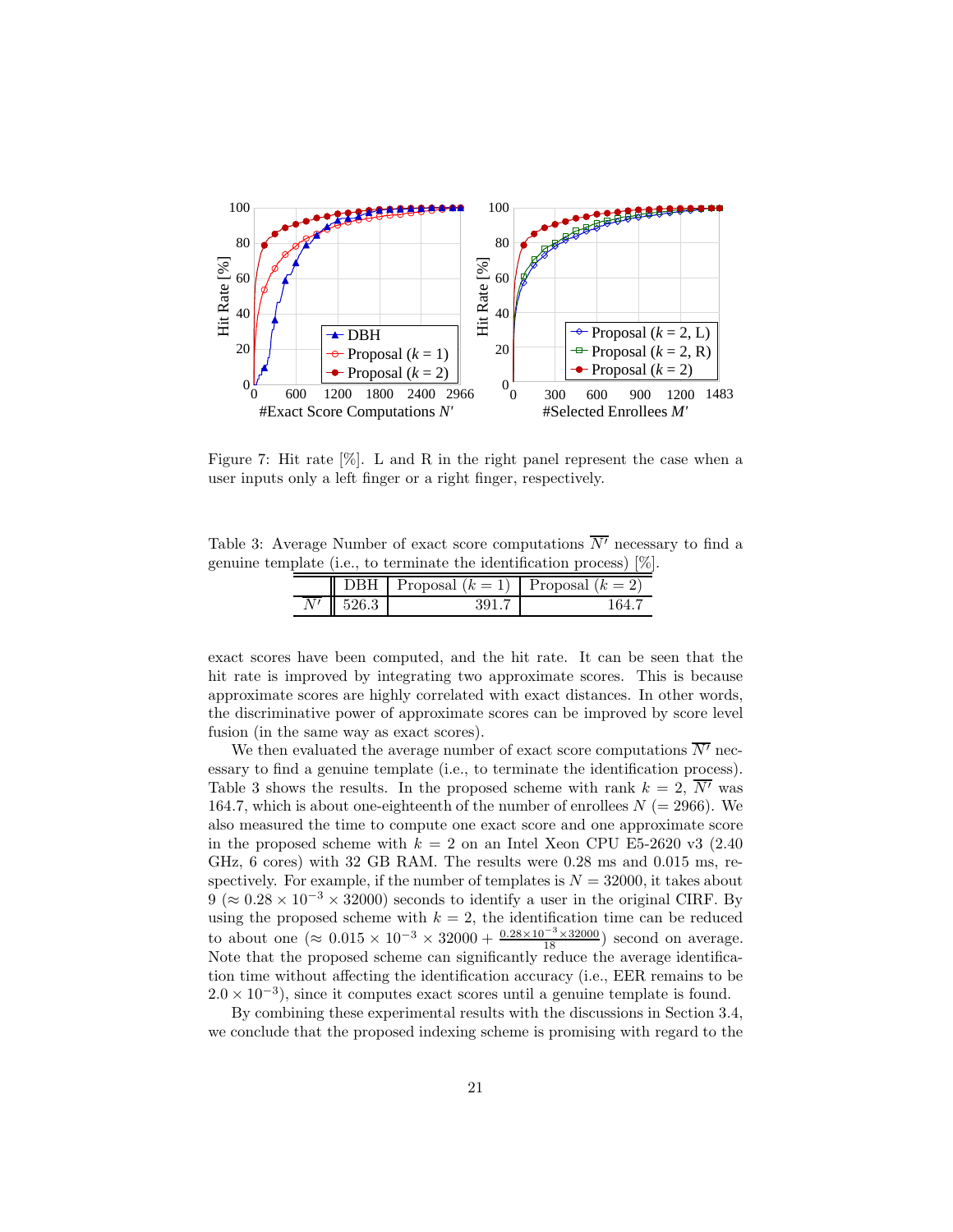properties (i), (ii), (iii), (iv), and (v) in Section 2.3 in this dataset.

However, it should be noted that the rank-2 approximation may not be sufficient for other applications. For example, Hearn and Reichel [13] showed that the rank-3 approximation was necessary to detect all planes or all spots in cells via FFT-based convolution. The quality of fingerprint images can be poor when we use the singular value decomposition (SVD) with rank 1 or 2 [6]. As future work, we would like to evaluate the proposed indexing method using other biometric traits such as fingerprint, face, and iris. We would also like to improve the proposed indexing scheme so that the number of the 1D inverse NTTs is (not  $O(k^2)$  but)  $O(k)$  to extend its applicability.

### 5 Conclusions

In this paper, we proposed a cancelable indexing scheme based on low-rank approximation of CIRF. We proved that the transformed index leaks no information about the original biometric feature and the original index, and thoroughly discussed the security of the proposed scheme. We also demonstrated that the proposed scheme outperforms DBH [1], which is a variant of LSH that can be applied to finger-vein identification, and significantly reduces the one-to-many matching time.

# A Computation of the minimum Hamming distance via CIRF

We explain how to compute the minimum of the Hamming distances of overlapped binary images (over all values of  $\Delta i$  and  $\Delta j$ ) via CIRF. Let  $\bar{X}$  and  $\bar{Y}$ be binary images that flip  $0$  and  $1$  in each pixel of a template  $X$  and a query sample  $Y$ , respectively. At the enrollment phase, we randomly and independently generate two parameters  $R_1$  and  $R_2$ , and transform X and  $\overline{X}$  as follows:  $T = F_{R_1}(X), \bar{T} = F_{R_2}(\bar{X}).$  Then we store T and  $\bar{T}$  in the authentication server. At the authentication phase, we transform Y and  $\overline{Y}$  as follows:  $V = G_{R_2}(Y)$ ,  $\bar{V} = G_{R_1}(\bar{Y})$ . Then we send V and  $\bar{V}$  to the authentication server. We compute the minimum Hamming distance  $s(X, Y)$  between X and Y from T,  $\overline{T}$ , V, and  $\bar{V}$  via CIRF as follows:

$$
s(X,Y) = \min_{\Delta i, \Delta j} ((\bar{X} \star Y)[\Delta i, \Delta j] + (X \star \bar{Y})[\Delta i, \Delta j]).
$$
 (45)

We need to compute  $\bar{X} \star Y$  and  $X \star \bar{Y}$  to obtain  $s(X, Y)$  in (45). Therefore, the computation of  $s(X, Y)$  requires two 2D inverse NTTs (i.e.,  $2(h + w)$  1D inverse NTTs) in total.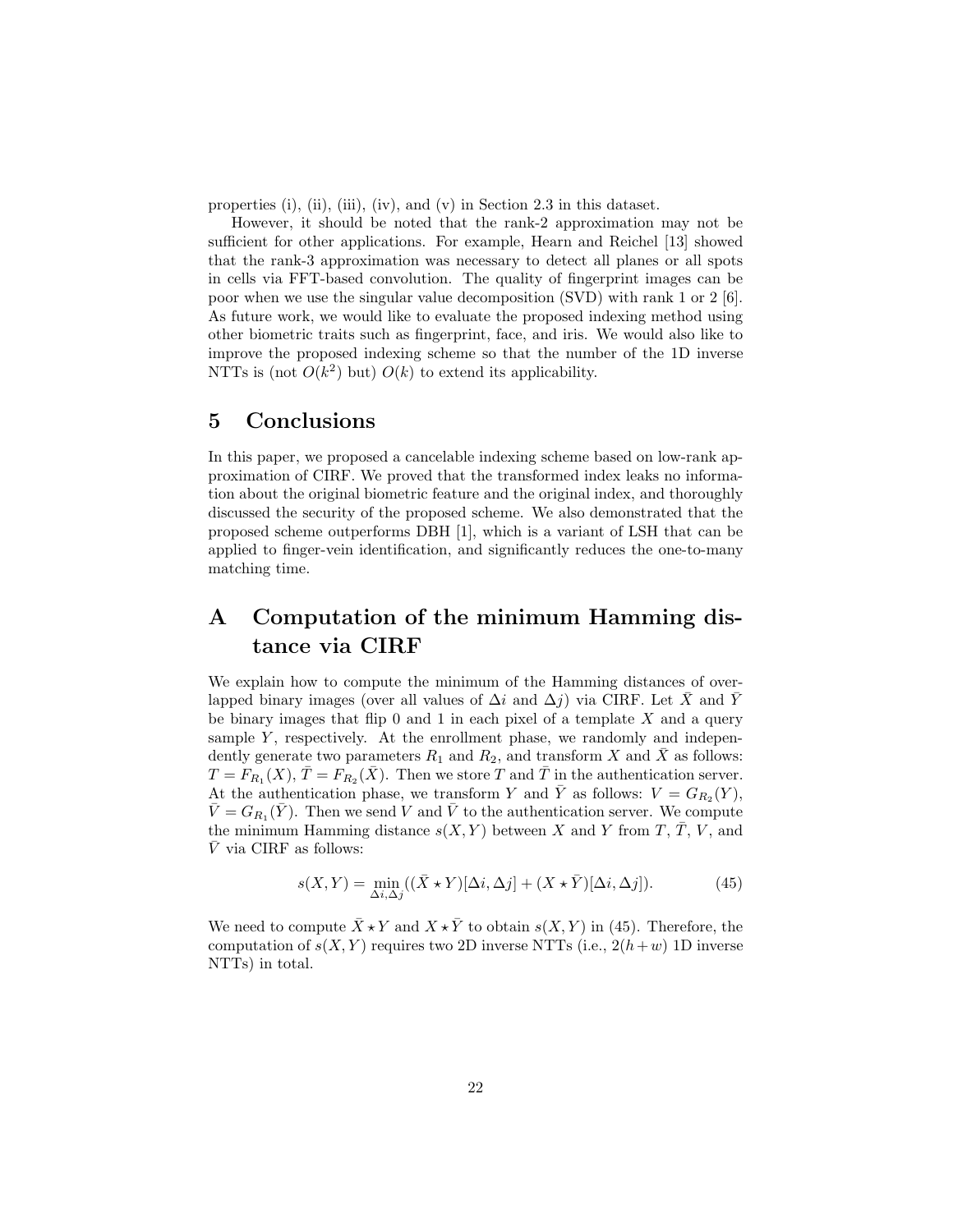### B Proof of Theorem 1

$$
M^{(n)} = M_{\alpha}^{(n)} M_{\beta}^{(n)T} \tag{46}
$$

$$
= \sum_{i=1}^{k} \sum_{j=1}^{k} \mathcal{F}^{-1}((\mathcal{G}(x_{\alpha i}^{(n)}) \circ \mathcal{G}(\overleftarrow{y_{\alpha j}}))(\mathcal{G}(x_{\beta i}^{(n)}) \circ \mathcal{G}(\overleftarrow{y_{\beta j}}))^T) \tag{47}
$$

$$
= \sum_{i=1}^{k} \sum_{j=1}^{k} \mathcal{F}^{-1}((\mathcal{G}(x_{\alpha i}^{(n)}) \circ \mathcal{G}(x_{\beta i}^{(n)})^T)(\mathcal{G}(\overleftarrow{y_{\alpha j}}) \circ \mathcal{G}(\overleftarrow{y_{\beta j}}))^T) \tag{48}
$$

$$
= \mathcal{F}^{-1} \left( \sum_{i=1}^{k} (\mathcal{G}(x_{\alpha i}^{(n)}) \circ \mathcal{G}(x_{\beta i}^{(n)})^T) \left( \sum_{j=1}^{k} \mathcal{G}(\overleftarrow{y_{\alpha j}}) \circ \mathcal{G}(\overleftarrow{y_{\beta j}})^T) \right) \right)
$$
(49)

$$
= \mathcal{F}^{-1} \left( \sum_{i=1}^{k} \left( \mathcal{F}(x_{\alpha i}^{(n)} x_{\beta i}^{(n)T}) \right) \left( \sum_{j=1}^{k} \mathcal{F}(\overleftarrow{y_{\alpha j}} \overleftarrow{y_{\beta j}}^T) \right) \right) \right)
$$
(50)

$$
= \mathcal{F}^{-1}(\mathcal{F}(\sum_{i=1}^{k} x_{\alpha i}^{(n)} x_{\beta i}^{(n)T}) (\mathcal{F}(\sum_{j=1}^{k} \overleftarrow{y_{\alpha j}} \overleftarrow{y_{\beta j}}^T))) = \hat{X}^{(n)} \star \hat{Y}
$$
(51)

From (48) to (49) and from (50) to (51), we used the linearity of the NTT. From  $(46)$  to  $(47)$  and from  $(49)$  to  $(50)$ , we used the separability theorem [24] for the NTT. 口

### C Proof of Theorem 2

Here we provide an outline of the proof of (33) and (34) in the case where  $n = 1$ (we can prove (33) and (34) in the case where  $2 \leq n \leq N$  in the same way as the case where  $n = 1$ ). We also assume that all elements in  $\mathcal{G}(x_{\alpha i}^{(1)})$  and  $\mathcal{G}(x_{\beta i}^{(1)})$  $(1 \leq i \leq k)$  are non-zero (we can extend our proof to the case in which they can include zero elements in the same way as [39]).

We first prove that  $Pr(X_{idx}^{(1)}|T_{idx}^{(1)}) = Pr(X_{idx}^{(1)})$  for any  $X_{idx}^{(1)}$  and any  $T_{idx}^{(1)}$ . This equation holds if there is exactly one parameter pair  $(R_{idx}^{(1)}, R_{idx}')$  for any  $X_{idx}^{(1)}$  and any  $T_{idx}^{(1)}$  (Lemma 1 in [40]). By (13)-(16), there is exactly one such parameter pair  $(R_{idx}^{(1)}, R_{idx}')$ :  $r_{\alpha i}^{(1)} = t_{\alpha i}^{(1)}/\mathcal{G}(x_{\alpha i}^{(1)}), r_{\beta i}^{(1)} = t_{\beta i}^{(1)}/\mathcal{G}(x_{\beta i}^{(1)}), r_{\alpha}' =$  $t'_{\alpha}/\mathcal{G}(x_{\alpha 1}^{(1)})$ , and  $r'_{\beta}=t'_{\beta}/\mathcal{G}(x_{\beta 1}^{(1)})$ . Then, since  $T_{idx}^{(1)} \rightarrow X_{idx}^{(1)} \rightarrow X^{(1)}$  (i.e.,  $T_{idx}^{(1)}$ ,  $X_{idx}^{(1)}$ , and  $X^{(1)}$  form a Markov chain),  $Pr(X^{(1)}|T_{idx}^{(1)}) = Pr(X^{(1)})$  for any  $X^{(1)}$ and any  $T_{idx}^{(1)}$  (we can derive this using Bayes' theorem).

Similarly,  $Pr(X^{(1)}|T^{(1)}) = Pr(X^{(1)})$  for any  $X^{(1)}$  and any  $T^{(1)}$  (as described in Section 2.4). Then, since  $T^{(1)} \to X^{(1)} \to X_{idx}^{(1)}$ ,  $Pr(X_{idx}^{(1)} | T^{(1)}) = Pr(X_{idx}^{(1)})$  for any  $X_{idx}^{(1)}$  and any  $T^{(1)}$ . Thus, both  $T_{idx}^{(1)}$  and  $T^{(1)}$  leak no information about  $X_{idx}^{(1)}$  and  $X^{(1)}$ , and therefore (33) and (34) hold (we can derive (33) and (34) (1) from the above equations using Bayes' theorem).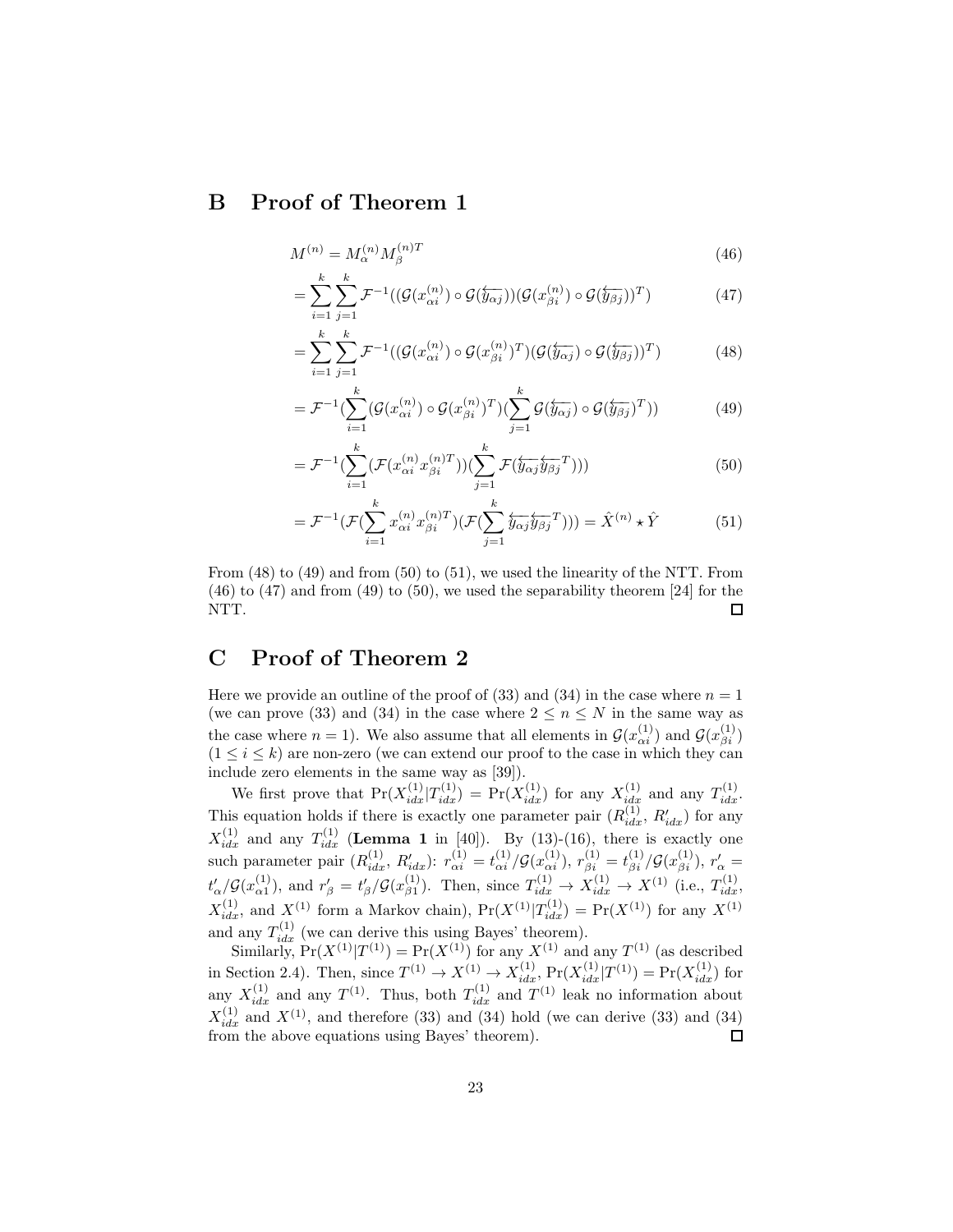### References

- [1] Vassilis Athitsos, Michalis Potamias, Panagiotis Papapetrou, and George Kollios. Nearest neighbor retrieval using distance-based hashing. In *Proc. ICDE'08*, pages 327–336, 2008.
- [2] R.M. Bolle, J.H. Connell, S. Pankanti, N.K. Ratha, and A.W. Senior. *Guide to Biometrics*. Springer, 2003.
- [3] Julien Bringer, Mélanie Favre, Hervé Chabanne, and Alain Patey. Faster secure computation for biometric identification using filtering. In *Proc. ICB'12*, pages 257–264, 2012.
- [4] R. Brunelli and T. Poggio. Face recognition: Features versus templates. *IEEE T-PAMI*, 15(10):1042–1052, 1993.
- [5] Johannes Buchmann. *Introduction to Cryptography*. Springer, 2004.
- [6] John Burkardt. SVD FINGERPRINT SVD compression of fingerprint images. https://people.sc.fsu.edu/˜jburkardt/m src/svd fingerprint/ svd fingerprint.html, February 2012.
- [7] R. Cappelli, M. Ferrara, and D. Maltoni. Fingerprint indexing based on minutia cylinder-code. *IEEE T-PAMI*, 33(5):1051–1057, 2011.
- [8] A. Cichocki, R. Zdunek, A.H. Phan, and S. Amari. *Nonnegative Matrix and Tensor Factorizations: Applications to Exploratory Multi-way Data Analysis and Blind Source Separation*. Wiley, 2009.
- [9] J. Daugman. How iris recognition works. *IEEE T-CSVT*, 14(1):21–30, 2004.
- [10] Somnath Dey and Debasis Samanta. Iris data indexing method using gabor energy features. *IEEE T-IFS*, 7(4):1192–1203, 2012.
- [11] Yevgeniy Dodis, Rafail Ostrovsky, Leonid Reyzin, and Adam Smith. Fuzzy extractors: How to generate strong keys from biometrics and other noisy data. *SIAM Journal on Computing*, 38(1):97–139, 2008.
- [12] Jesse Hartloff, Jimmy Dobler, Sergey Tulyakov, Atri Rudra, and Venu Govindaraju. Towards fingerprints as strings: Secure indexing for fingerprint matching. In *Proc. ICB'13*, pages 1–6, 2013.
- [13] T.A. Hearn and L. Reichel. Fast computation of convolution operations via low-rank approximation. *Applied Numerical Mathematics*, 75, 2014.
- [14] S. Ishida, M. Mimura, and Y. Seto. Development of personal authentication techniques using fingerprint matching embedded in smart cards. *IEICE Trans. Inf.Syst.*, E84-D(7):812–818, 2001.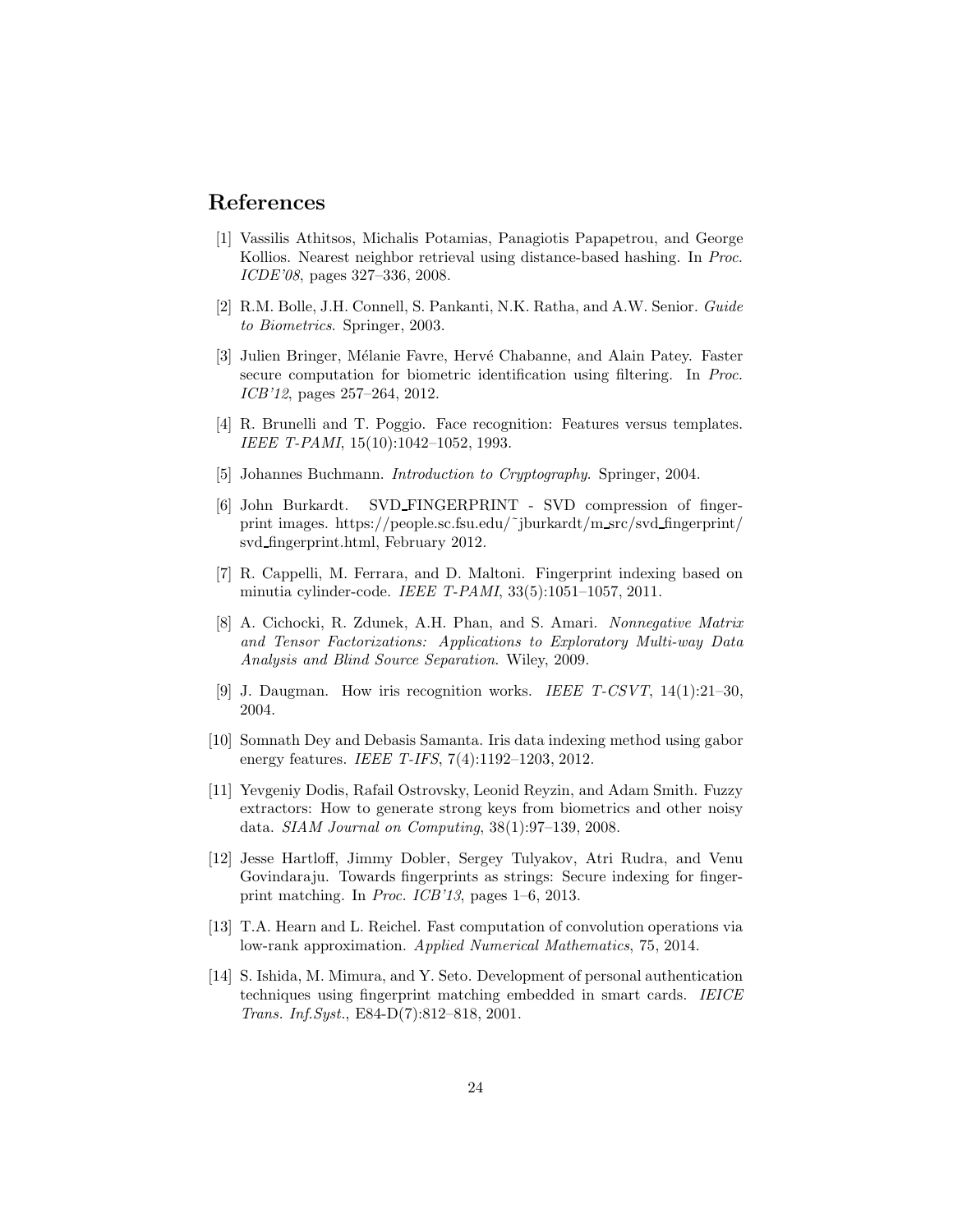- [15] ISO/IEC 19792. Information technology Security techniques Biometric information protection, 2011.
- [16] A.K. Jain, K. Nandakumar, and A. Nagar. Biometric template security. *EURASIP Journal on Advances in Signal Processing*, pages 1–17, 2008.
- [17] Zhe Jin, Jung Yeon Hwang, Yen-Lung Lai, Soohyung Kim, and Andrew Beng Jin Teoh. Ranking-based locality sensitive hashing-enabled cancelable biometrics: Index-of-max hashing. *IEEE T-IFS*, 13(2):393–407, 2018.
- [18] Ilaiah Kavati, Munaga V.N.K. Prasad, and Chakravarthy Bhagvati. Vein pattern indexing using texture and hierarchical decomposition of delaunay triangulation. In *Proc. SSCC'13*, pages 213–222, 2013.
- [19] Ajay Kumar and Yingbo Zhou. Human identification using finger images. *IEEE T-IP*, 21(4):2228–2244, 2012.
- [20] M. Kuzu, M.S. Islam, and M. Kantarcioglu. Efficient similarity search over encrypted data. In *Proc. ICDE'12*, pages 1156–1167, 2012.
- [21] S.Z. Li and A.K. Jain. *Encyclopedia of Biometrics*. Springer, 2016.
- [22] Guangcan Mai, Meng-Hui Lim, and Pong C Yuen. Fusing binary templates for multi-biometric cryptosystems. In *Proc. BTAS'15*, pages 1–8, 2015.
- [23] D. Maltoni, D. Maio, A.K. Jain, and S. Prabhakar. Fingerprint classification and indexing. In *Handbook of Fingerprint Recognition*, chapter 5. Springer, 2009.
- [24] R.J. Marks II. *Handbook of Fourier Analysis & Its Applications*. Oxford University Press, 2009.
- [25] Naoto Miura, Akio Nagasaka, and Takafumi Miyatake. Feature extraction of finger-vein patterns based on repeated line tracking. *Machine Vision and Applications*, 15(4):194–203, 2004.
- [26] Takao Murakami, Tetsushi Ohki, and Kenta Takahashi. Optimal sequential fusion for multibiometric cryptosystems. *Information Fusion*, 32:93–108, 2016.
- [27] Takao Murakami, Kenta Takahashi, and Kanta Matsuura. Toward optimal fusion algorithms with security against wolves and lambs in biometrics. *IEEE T-IFS*, 9(2):259–271, 2014.
- [28] Abhishek Nagar, Karthik Nandakumar, and Anil K. Jain. Biometric template transformation: a security analysis. In *Proc. SPIE*, volume 7541, pages 1–15, 2010.
- [29] Norman Poh and Massimo Tistarelli. Cusomizing biometric authentication systems via discriminative score calibration. In *Proc. CVPR'12*, pages 2681–2686, 2012.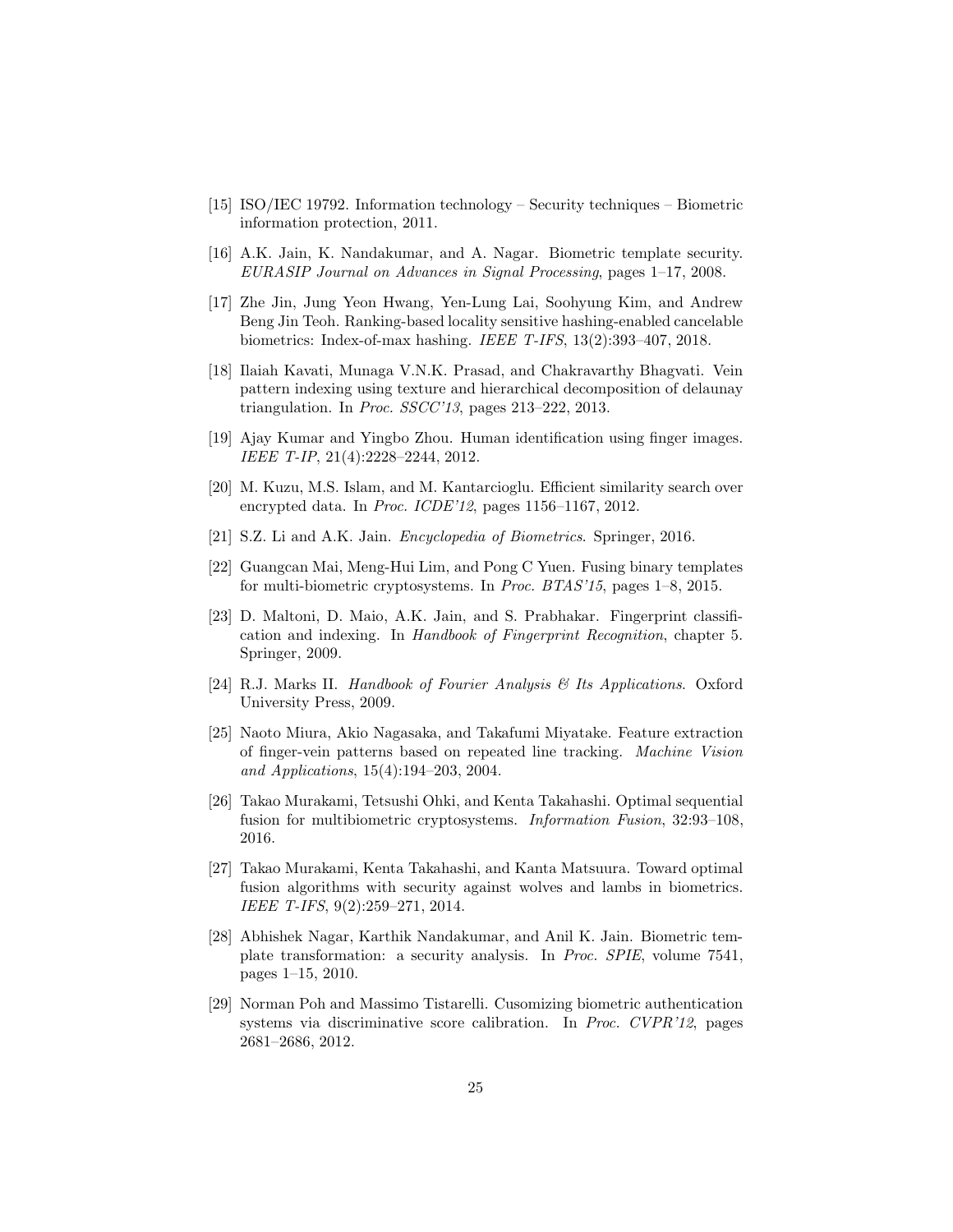- [30] Hugo Proenca. Iris biometrics: Indexing and retrieving heavily degraded data. *IEEE T-IFS*, 8(12):1975–1985, 2013.
- [31] Feng Quan, Su Fei, Cai Anni, and Zhao Feifei. Cracking cancelable fingerprint template of Ratha. In *Proc. ISCSCT'08*, pages 572–575, 2008.
- [32] R. Raghavendra, J. Surbiryala, and C. Busch. An efficient finger vein indexing scheme based on unsupervised clustering. In *Proc. ISBA'15*, pages 1–8, 2015.
- [33] Christian Rathgeb, Harald Baier, Christoph Busch, and Frank Breitinger. Towards bloom filter-based indexing of iris biometric data. In *Proc. ICB'15*, pages 422–429, 2015.
- [34] Christian Rathgeb, Frank Breitinger, and Christoph Busch. Alignmentfree cancelable iris biometric templates based on adaptive bloom filters. In *Proc. ICB'13*, pages 1–8, 2013.
- [35] S. Ravanbakhsh, B. Póczos, and R. Greiner. Boolean matrix factorization and noisy completion via message passing. In *Proc. ICML'16*, pages 945– 954, 2016.
- [36] Robert Sedgewick and Kevin Wayne. *Algorithms, 4th Edition*. Addison-Wesley Professional, 2011.
- [37] Xin Shuai, Chao Zhang, and Pengwei Hao. Fingerprint indexing based on composite set of reduced SIFT features. In *Proc. ICPR'08*, pages 1–4, 2008.
- [38] K. Takahashi. Cancelable biometrics and data separation schemes. In *Biometric Security*, chapter 1. Cambridge Scholars Publishing, 2015.
- [39] K. Takahashi and K. Naganuma. Unconditionally provably secure cancellable biometrics based on a quotient polynomial ring. *IET Biometrics*, 1(1):63–71, 2012.
- [40] Kenta Takahashi and Shinji Hirata. Cancelable biometrics with provable security and its application to fingerprint verification. *IEICE Trans. Fundamentals*, E94-A(1):233–244, 2011.
- [41] Kenta Takahashi and Shinji Hirata. Parameter management schemes for cancelable biometrics. In *Proc. CIBIM'11*, pages 11–15, 2011.
- [42] Darun Tang, Beining Huang, Rongfeng Li, and Wenxin Li. A person retrieval solution using finger vein patterns. In *Proc. ICPR'10*, pages 1306– 1309, 2010.
- [43] B.T. Ton and R.N.J.Veldhuis. A high quality finger vascular pattern dataset collected using a custom designed capturing device. In *Proc. ICB'13*, pages 1–5, 2013.